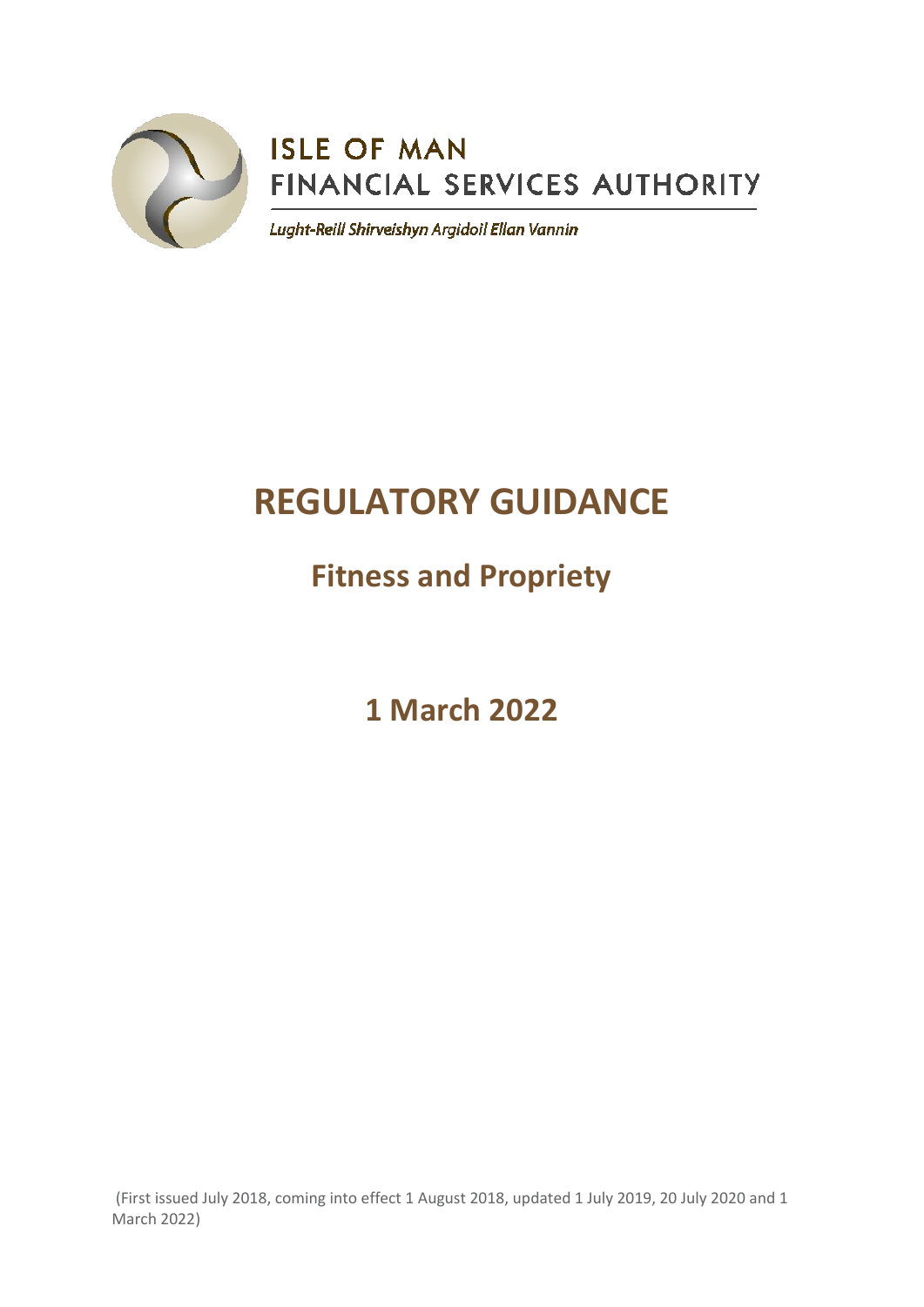### **Index**

| 1.  |                                                                                        |
|-----|----------------------------------------------------------------------------------------|
| 2.  |                                                                                        |
| 3.  | What are the implications of an individual not being fit and proper? 6                 |
| 4.  |                                                                                        |
| 5.  |                                                                                        |
| 6.  |                                                                                        |
|     |                                                                                        |
|     |                                                                                        |
| 7.  |                                                                                        |
|     |                                                                                        |
|     |                                                                                        |
| 8.  | How should a regulated entity conduct its due diligence in relation to the fitness and |
|     |                                                                                        |
|     |                                                                                        |
|     |                                                                                        |
| 9.  | How long do the fitness and propriety standards apply to an individual for? 12         |
| 10. |                                                                                        |
| 11. |                                                                                        |
|     |                                                                                        |
|     |                                                                                        |
| 12. |                                                                                        |
| 13. | What if an individual is being appointed to more than one Controlled Function for a    |
| 14. | What if a director is retiring and seeking re-appointment, as a corporate governance   |
|     |                                                                                        |
| Α.  |                                                                                        |
| В.  |                                                                                        |
| C.  |                                                                                        |
| D.  |                                                                                        |
|     |                                                                                        |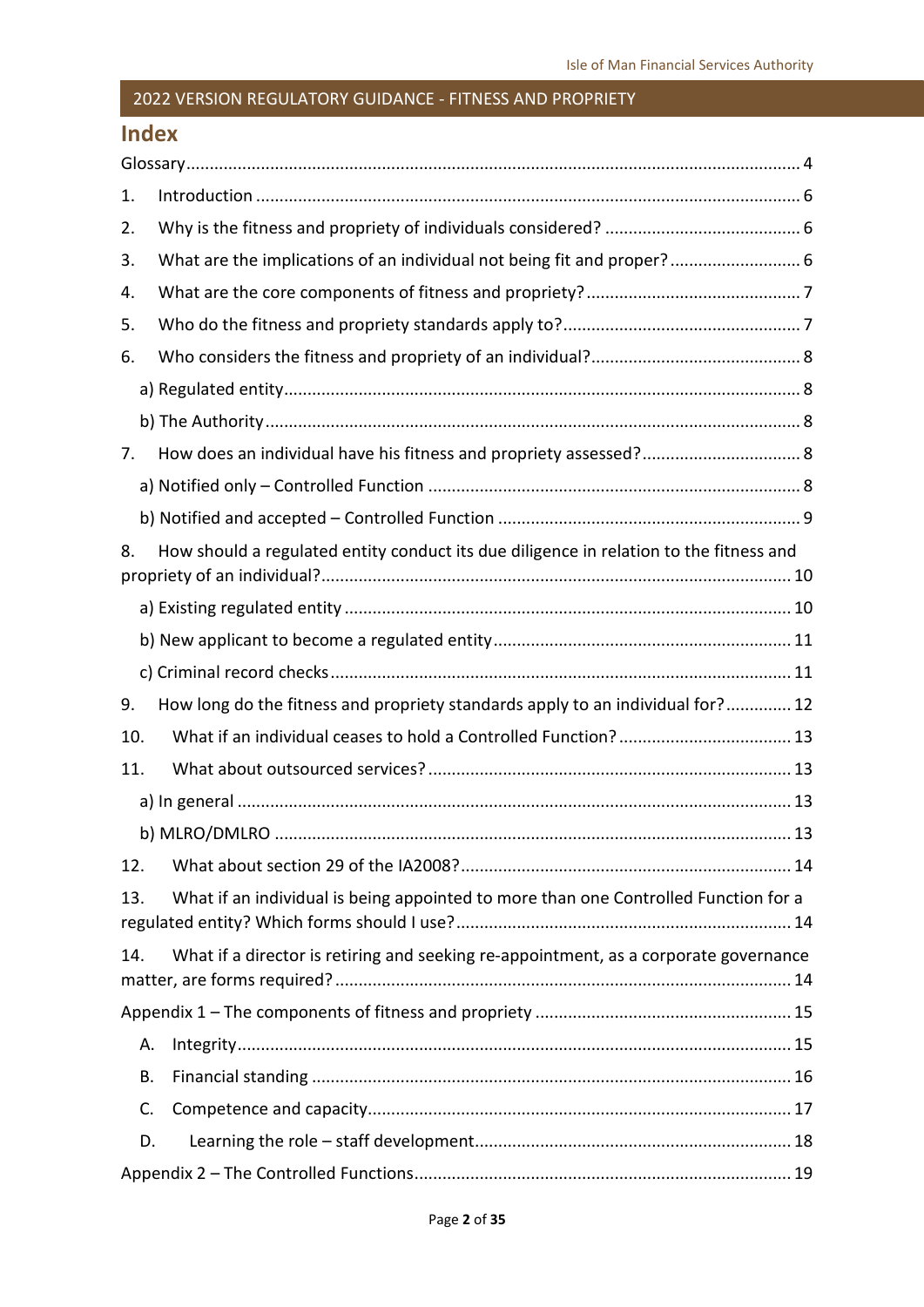| Appendix 4 – Optional occasional fitness and propriety declaration by an individual in a |  |
|------------------------------------------------------------------------------------------|--|
|                                                                                          |  |
|                                                                                          |  |
| Appendix 7 – R18 Senior Manager with Significant Influence - Decision Tree 30            |  |
|                                                                                          |  |
|                                                                                          |  |
|                                                                                          |  |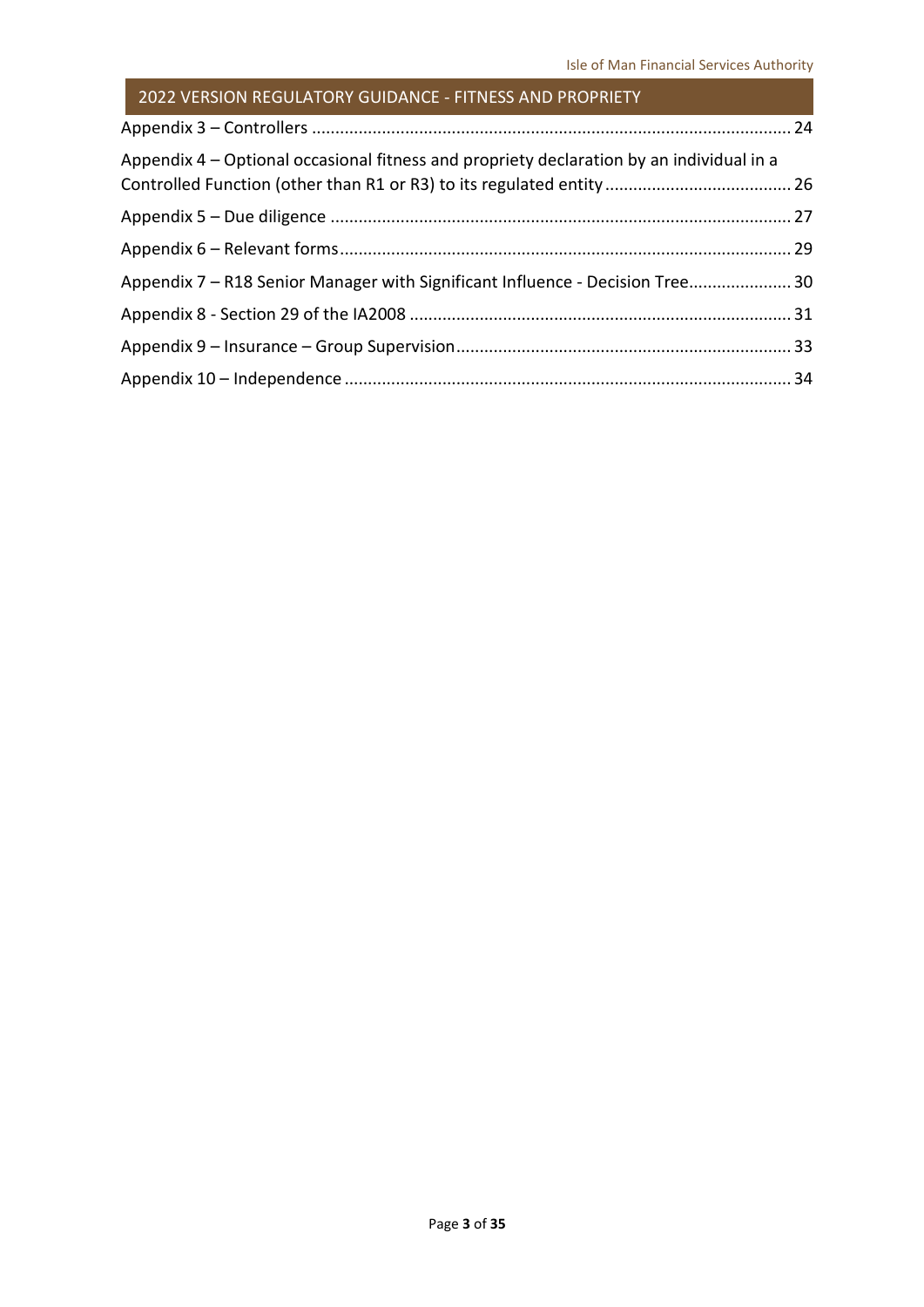## <span id="page-3-0"></span>**Glossary**

| <b>Term</b>                                                             | <b>Meaning in this document</b>                                                                                                                                                                                                                                       |  |  |  |
|-------------------------------------------------------------------------|-----------------------------------------------------------------------------------------------------------------------------------------------------------------------------------------------------------------------------------------------------------------------|--|--|--|
| <b>AML/CFT Code</b>                                                     | The current Anti-Money Laundering and Countering the Financing of Terrorism<br>Code                                                                                                                                                                                   |  |  |  |
| <b>Authority</b>                                                        | Isle of Man Financial Services Authority                                                                                                                                                                                                                              |  |  |  |
| <b>CISA2008</b>                                                         | <b>Collective Investment Schemes Act 2008</b>                                                                                                                                                                                                                         |  |  |  |
| <b>Connected</b><br>person                                              | Persons required to be notified to the Authority under section 29 of the IA2008                                                                                                                                                                                       |  |  |  |
| <b>Controlled</b><br><b>Function</b>                                    | Any of the functions set out at Appendix 2 of this document                                                                                                                                                                                                           |  |  |  |
| DBROA15                                                                 | Designated Businesses (Registration & Oversight) Act 2015                                                                                                                                                                                                             |  |  |  |
| <b>Designated</b><br>insurer                                            | See Appendix 9                                                                                                                                                                                                                                                        |  |  |  |
| <b>DMLRO</b>                                                            | Deputy money laundering reporting officer                                                                                                                                                                                                                             |  |  |  |
| <b>FSA2008</b>                                                          | <b>Financial Services Act 2008</b>                                                                                                                                                                                                                                    |  |  |  |
| <b>Governing body</b>                                                   | In relation to any regulated entity, or controller of such, the body responsible<br>for the direction and management of the business (for example a company's<br>governing body will be its board of directors and a trust's governing body will<br>be its trustees)  |  |  |  |
| <b>IA2008</b>                                                           | Insurance Act 2008                                                                                                                                                                                                                                                    |  |  |  |
| Intermediate<br>controller                                              | Any controller (as defined in the regulatory legislation) which is not a controller<br>of the regulated entity, its immediate parent, or an ultimate beneficial owner                                                                                                 |  |  |  |
| <b>ISPV</b>                                                             | Insurance Special Purpose Vehicle                                                                                                                                                                                                                                     |  |  |  |
| <b>MLRO</b>                                                             | Money laundering reporting officer                                                                                                                                                                                                                                    |  |  |  |
| <b>Notified and</b><br>accepted<br><b>Controlled</b><br><b>Function</b> | Any of the functions set out at in the table at Appendix 2 of this document as<br>notified and accepted                                                                                                                                                               |  |  |  |
| <b>Notified only</b><br><b>Controlled</b><br><b>Function</b>            | Any of the functions set out at in the table at Appendix 2 of this document as<br>notified only                                                                                                                                                                       |  |  |  |
| <b>RBSA2000</b>                                                         | Retirement Benefits Schemes Act 2000                                                                                                                                                                                                                                  |  |  |  |
| <b>Regulated entity</b>                                                 | This term is used to mean any of the following:<br>a licenceholder under the FSA2008;<br>$\bullet$<br>persons authorised or registered under the IA2008;<br>permit holders, other than EU permit holders, under the IA2008;<br>persons registered under the RBSA2000; |  |  |  |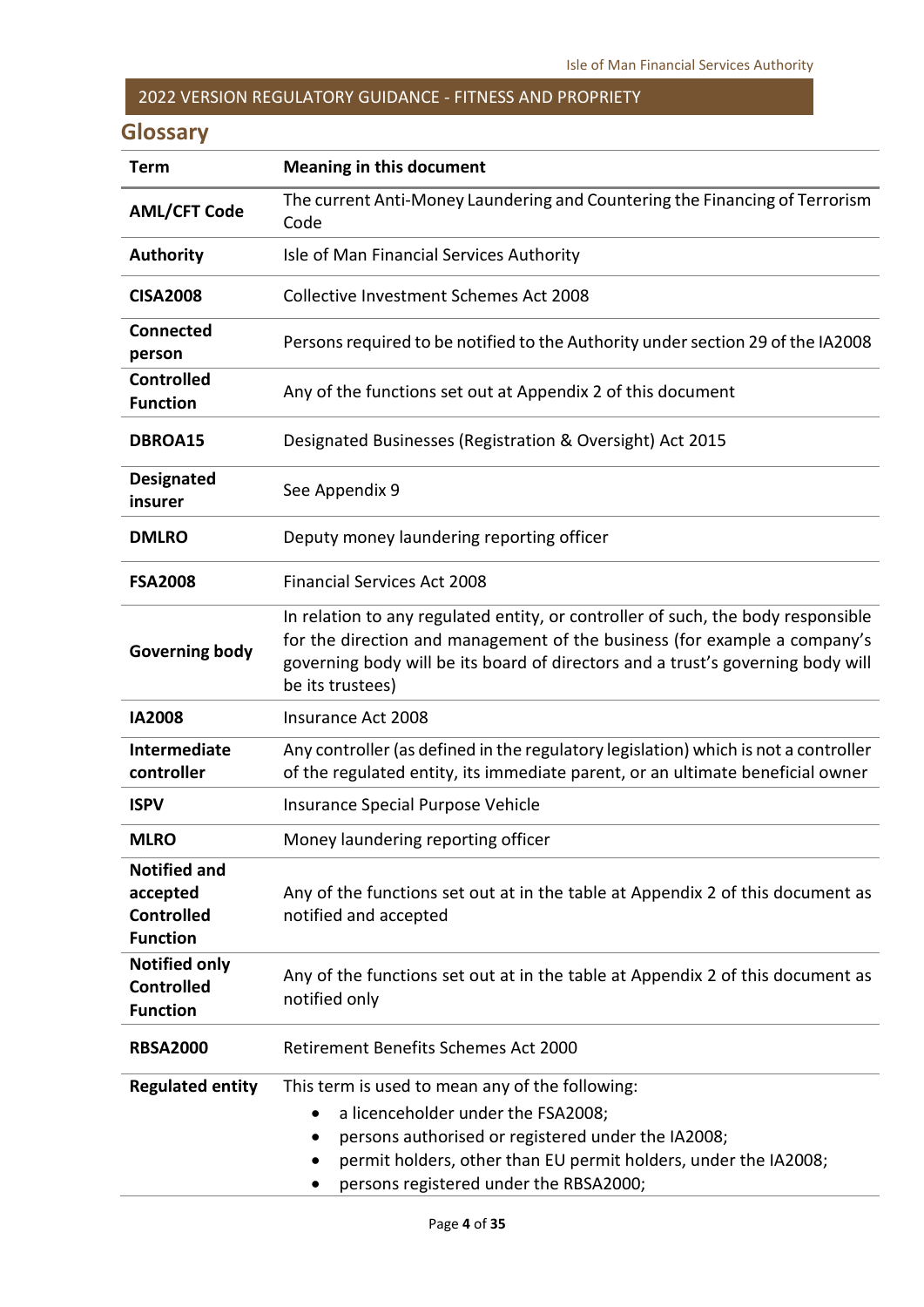- corporate trustees of authorised retirement benefits schemes;
- the governing bodies of certain collective investment schemes in connection with Controlled Function R5 only;
- designated insurers where the Controlled Function is R30 Group Actuary (see Appendix 9); or
- applicants to become regulated entities where the context requires.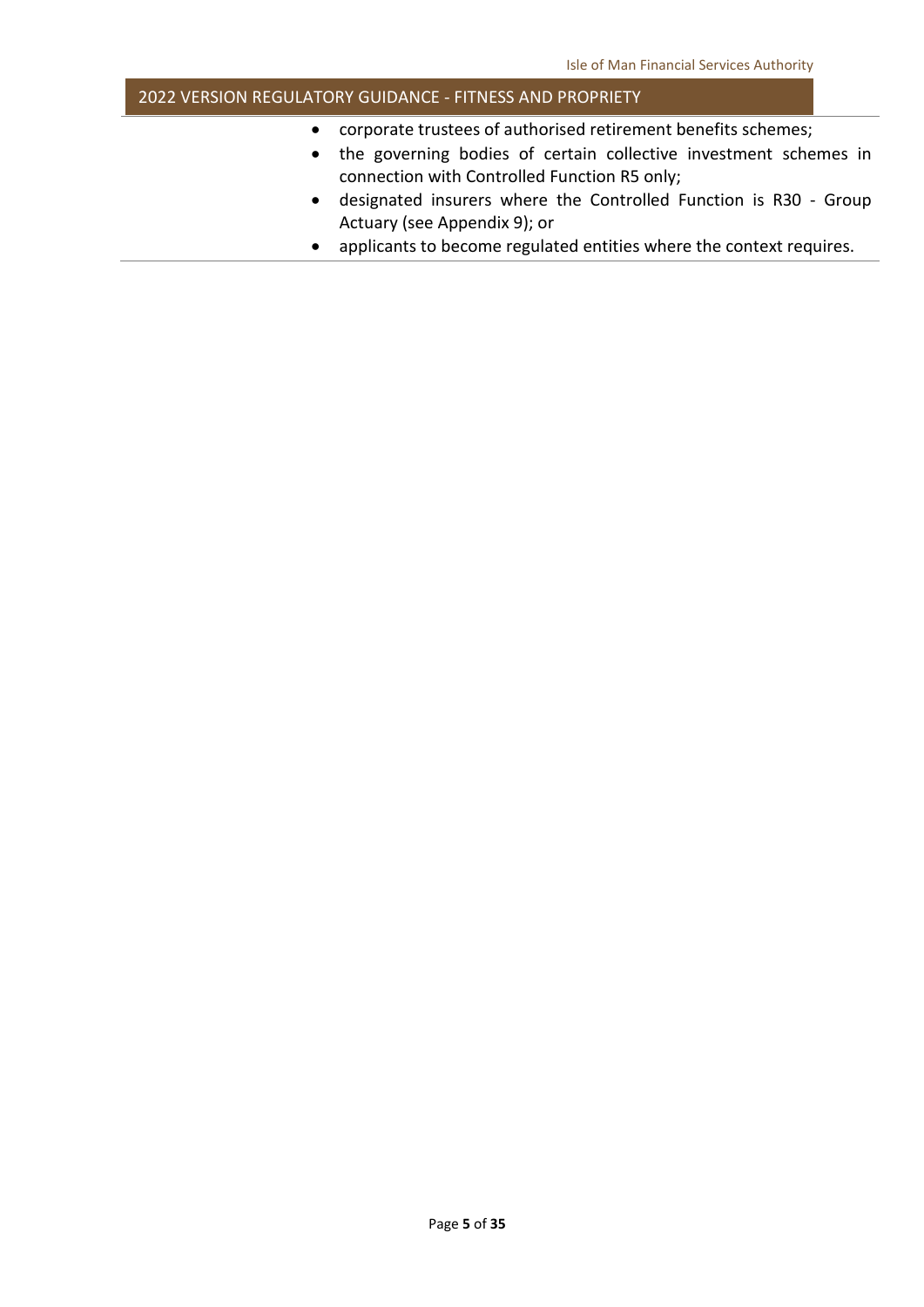**Fitness and Propriety**

#### <span id="page-5-0"></span>**1. Introduction**

This guidance document is issued by the Authority in order to set out the criteria that it will normally apply in considering 'fitness and propriety', when used in the context of individuals who hold, or wish to hold, Controlled Functions within regulated entities. For this purpose regulated entity has the extended meaning given in the Glossary, but it does not apply to designated businesses registered under the DBROA15. Designated businesses should refer instead to the Designated Businesses Registration Policy available on the Authority's website.

This guidance also provides information on the Authority's expectations and the processes involved, for both the regulated entity and the Authority, in ascertaining whether an individual is, and remains, fit and proper.

The Authority issues guidance for various purposes, including to illustrate best practice, to assist relevant persons in complying with legislation and to provide examples or illustration. This guidance has been issued under sections 6 and 12 of the FSA2008, section 34 of the IA2008 and section 42 of the RBSA2000. This guidance is not law, however it is persuasive. Where a person follows guidance this would tend to indicate compliance with associated legislative provisions, and vice versa. **For the avoidance of doubt, this guidance does not constitute binding guidance under the IA2008**. Original legislation should always be consulted for legal purposes. If you are unsure about your legal obligations you should seek legal advice.

#### <span id="page-5-1"></span>**2. Why is the fitness and propriety of individuals considered?**

Regulatory legislation worldwide requires certain persons to be fit and proper. In the case of regulated entities in the Isle of Man the specific legislative requirements are contained in the FSA2008, IA2008, Insurance (Group Supervision) Regulations 2019, RBSA2000, and CISA2008.

Fitness and propriety is a mainstay of regulatory legislation because it is vital to have these standards-

- a) for the protection of the customers of regulated entities;
- b) to ensure that regulated entities are not controlled or managed by persons engaged in financial or other crime, and
- <span id="page-5-2"></span>c) to protect the reputation of the Isle of Man.

#### **3. What are the implications of an individual not being fit and proper?**

The implications of an individual not being fit and proper may include:

• where the acceptance of the Authority is being sought to permit a regulated entity to appoint a person to a 'notified and accepted Controlled Function' – the Authority objecting to the individual's appointment;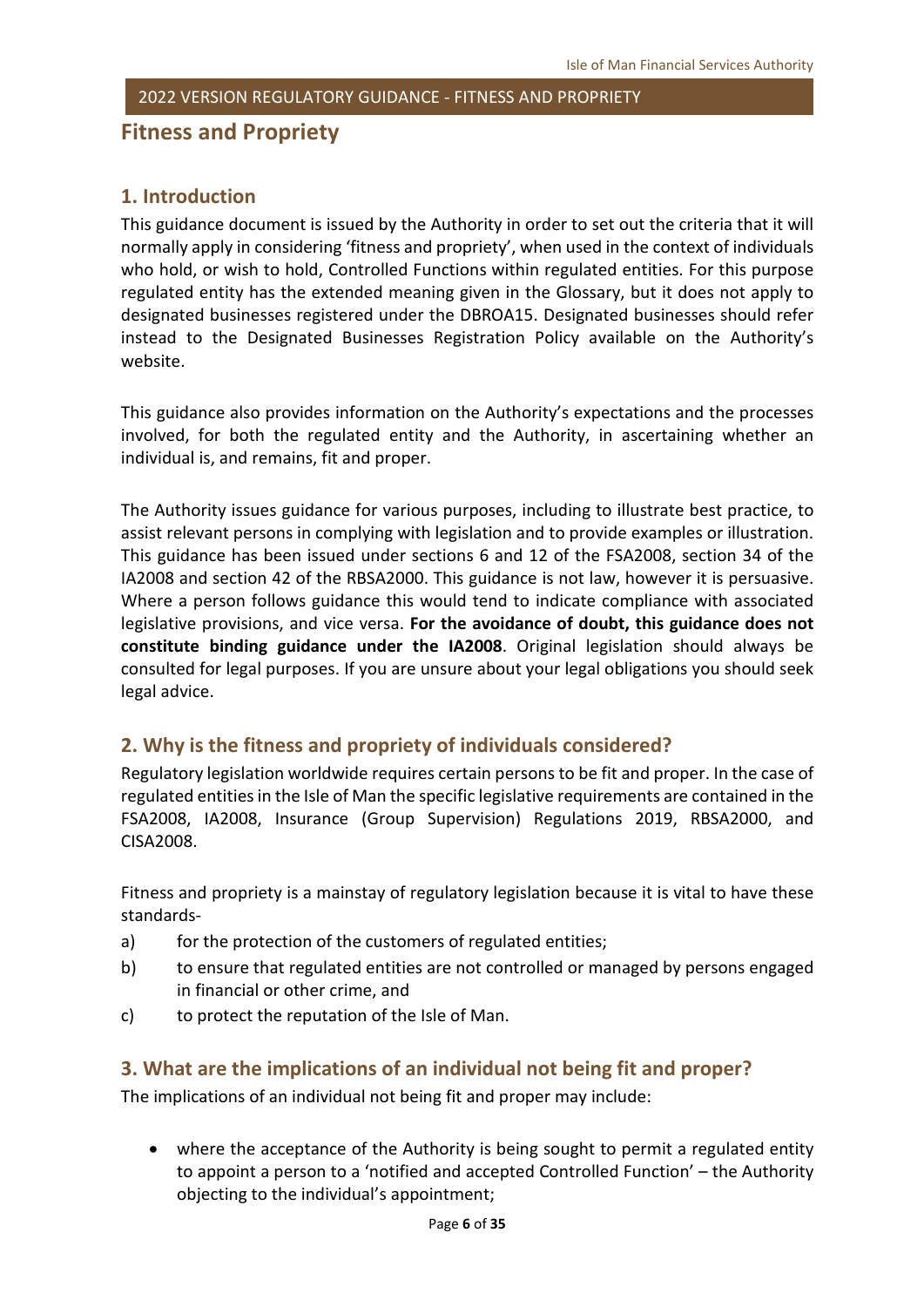- where an individual is performing a Controlled Function an investigation being conducted in relation to that individual's fitness and propriety, which could result in consideration of whether they may continue to perform the Controlled Function;
- that individual being the subject of a prohibition, for example, under s10A FSA2008; and
- an effect on the fitness and propriety assessment of the regulated entity itself.

Additionally, a regulated entity may not permit a person to perform a Controlled Function if they are not fit and proper to do so.

#### <span id="page-6-0"></span>**4. What are the core components of fitness and propriety?**

The concept of fitness and propriety appears in a number of pieces of regulatory legislation, and the overarching interpretation of the term includes the consideration of an individual's integrity, financial standing and their competence and capacity. Appendix 1 provides further details about each of these components.

#### <span id="page-6-1"></span>**5. Who do the fitness and propriety standards apply to?**

The requirement to be fit and proper applies to the nature of the 'role' for which an individual is proposed within a regulated entity, rather than the job title. Generally, the types of roles are key person / senior managerial roles (known as Controlled Functions) and are –

- a) those where an individual has significant influence or control over the regulatory matters of a regulated entity, and / or
- b) roles that have a bearing on the regulatory objectives of the Authority, and its ability to meet them.

Examples of Controlled Functions falling within a) above include a director of a regulated entity, or a principal control officer of an insurer.

Examples of Controlled Functions falling within b) above are the MLRO and the DMLRO, because their competence and integrity can affect whether the Authority is able to "reduce financial crime" which is one of its regulatory objectives $1$ .

Functions that are defined as Controlled Functions, and therefore which are subject to fitness and propriety assessments by the regulated entity and, where indicated, the Authority, are set out in Appendix 2.

In respect of fitness and propriety assessments for controllers, the requirements in certain circumstances are different, and these are set out in Appendix 3.

<span id="page-6-2"></span><sup>&</sup>lt;sup>1</sup> Financial Services Act 2008 – section  $2(2)(b)$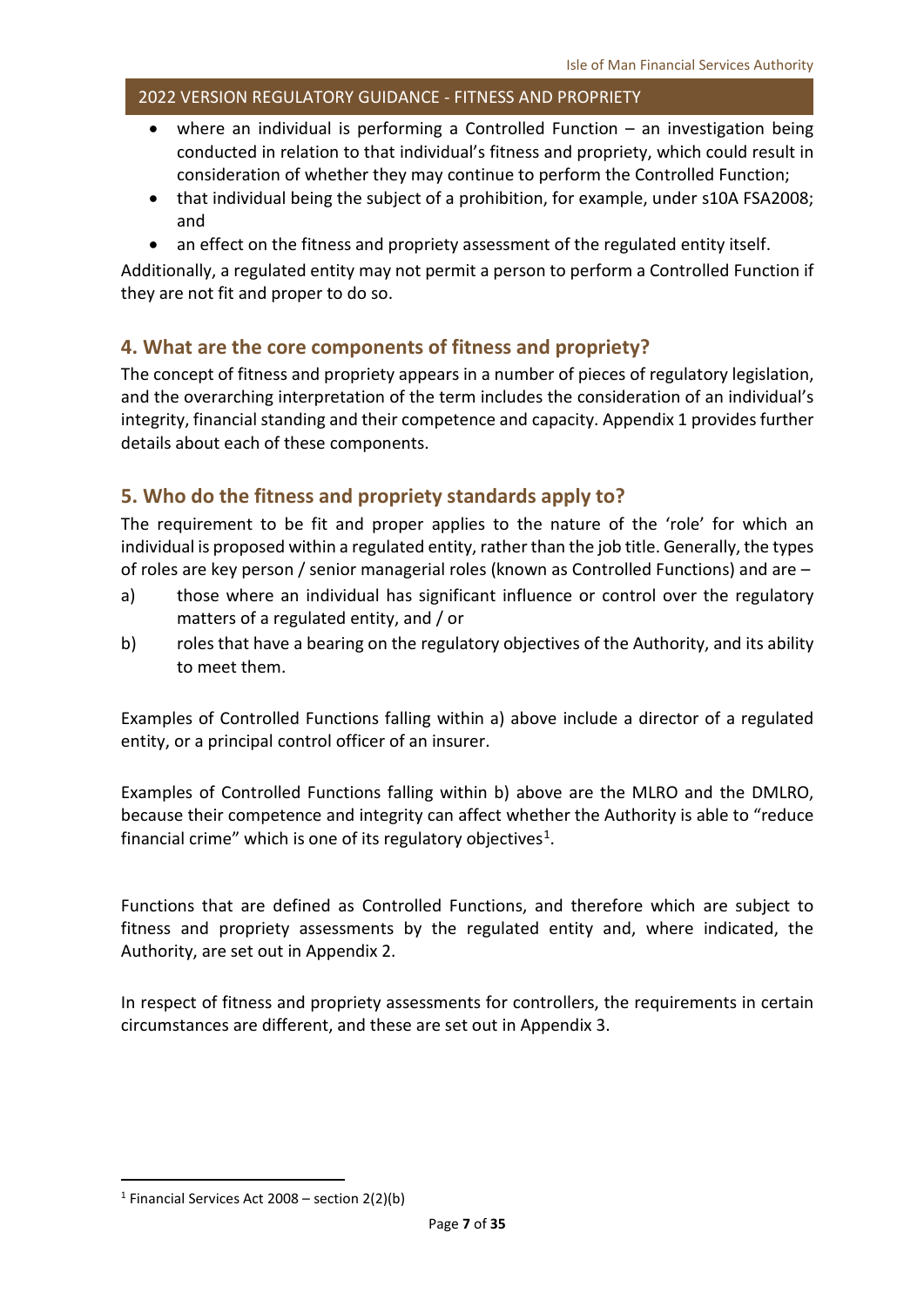#### <span id="page-7-0"></span>**6. Who considers the fitness and propriety of an individual?**

#### <span id="page-7-1"></span>**a) Regulated entity**

A regulated entity (including an applicant to become regulated) is expected to have conducted and completed its own due diligence before proposing an individual for appointment to a Controlled Function.

The regulated entity is expected to be fully satisfied with the individual's fitness and propriety prior to notifying the Authority of its intention to appoint that person. In making its notification, the regulated entity must provide certain information and declarations to the Authority dependent upon the particular Controlled Function. The information required will be set out within the relevant form (see Appendix 6), i.e. Individual Questionnaire (F&P 1), Notification Only Form (F&P 2), Controller Questionnaire (F&P 3), as appropriate); and the regulated entity will need to ensure its internal controls and processes are suitable to do this.

Where a regulated entity becomes aware that there may be a concern regarding the fitness and propriety of an individual that already holds a Controlled Function, the Authority expects the entity to investigate such concern and take action as appropriate without delay. The regulated entity itself is statutorily required to be fit and proper, and therefore it is expected to notify the Authority promptly if any circumstances change, or events arise, that could affect the assessment of itself or an individual in a Controlled Function.

As part of the Authority's supervision, it may assess a regulated entity's analysis of the fitness and propriety of individuals in Controlled Functions, its records of the due diligence undertaken and its process for appointment.

#### <span id="page-7-2"></span>**b) The Authority**

As well as the regulated entity, the Authority also considers an individual's fitness and propriety. In doing so it relies on the due diligence of the regulated entity in relation to all Controlled Functions. Additionally, for those that are notified and accepted Controlled Functions (or in other cases should this be considered necessary) the Authority will also undertake due diligence of its own, such as communication with other regulators.

#### <span id="page-7-3"></span>**7. How does an individual have his fitness and propriety assessed?**

#### <span id="page-7-4"></span>**a) Notified only – Controlled Function**

If a Controlled Function is subject to notification only, then advance notice to the Authority of the appointment is not required. The regulated entity must nevertheless have fully conducted and completed its own due diligence (see Appendix 5) and be satisfied that the candidate is fit and proper before they are able to take up the role. Then, using Form F&P 2 - Notification Only Form, the regulated entity must notify the Authority, within 10 business days following the date of appointment, of –

• the individual's appointment, and which type of Controlled Function(s) it is in relation to;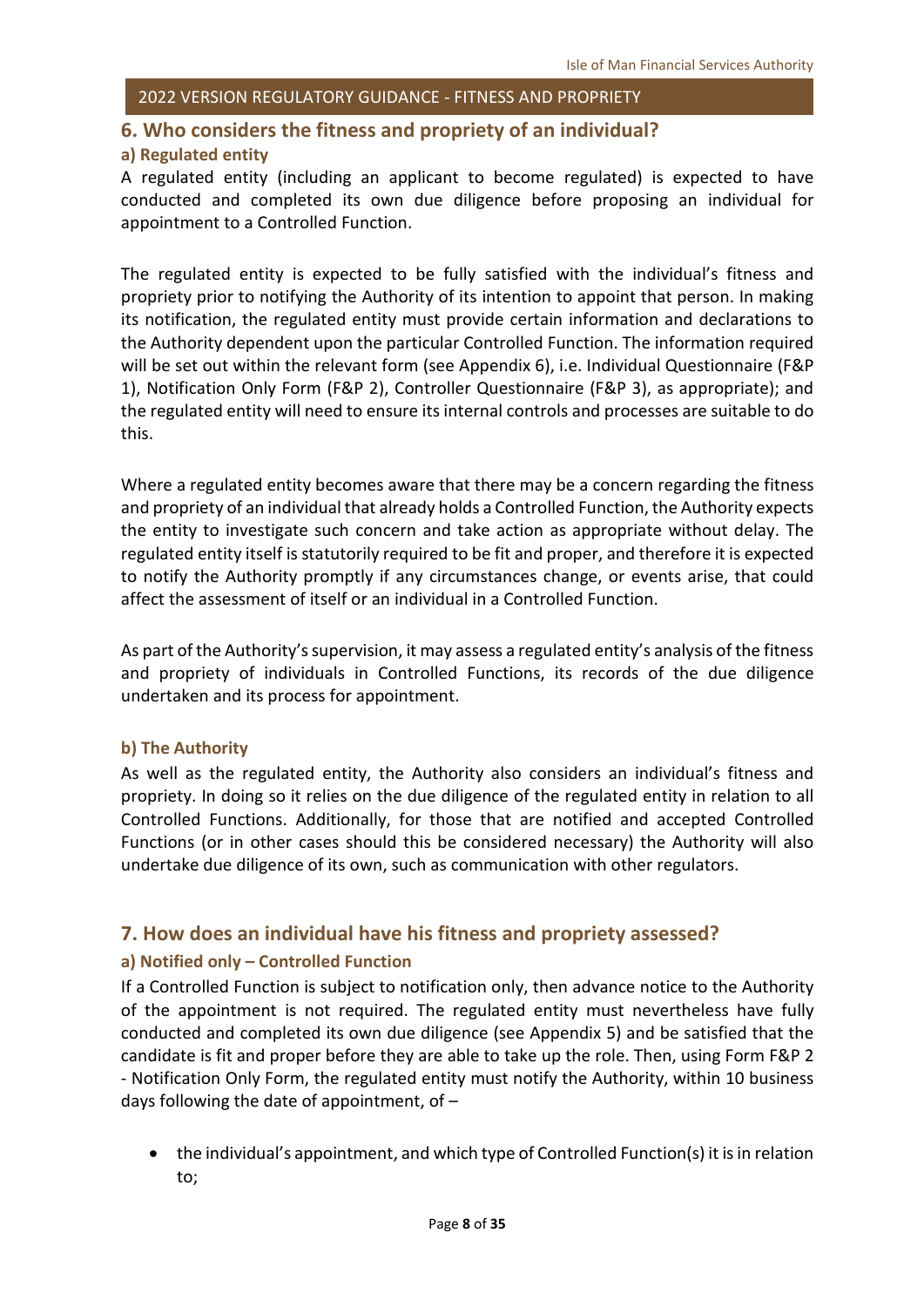- the individual's name, address and date of birth, and
- the date of appointment.

The F&P [2](#page-8-1) includes a declaration by the regulated entity<sup>2</sup> that it has satisfied itself on reasonable grounds that the individual is fit and proper, including that the individual meets minimum competence requirements (if these apply – see the Training and Competence Framework). This declaration must be signed on behalf of the regulated entity by an individual in a notified and accepted Controlled Function (preferably a R4 – Director or R13 – Head of Compliance, or R28 for branches), and who has been duly authorised by the regulated entity to do so. The form also includes a declaration from the individual appointed to the Controlled Function that they comply with the fit and proper standards.

Questions in the F&P 2 must be answered in full. Comments such as "see your records" are not acceptable answers.

#### <span id="page-8-0"></span>**b) Notified and accepted – Controlled Function**

Before a regulated entity may appoint individuals to notified and accepted controlled functions the regulated entity must have fully conducted and completed its own due diligence (Appendix 5) and have positively assessed the candidate to be fit and proper.

Where the Authority is the Group Supervisor of an insurance group, it is the responsibility of the designated insurer to ensure that due diligence has been conducted by the group. This applies to only one Controlled Function – R30 – Group Actuary.

The regulated entity must then submit an F&P 1 Individual Questionnaire to the Authority, which must be completed jointly by the individual and the regulated entity. The F&P 1 should be provided to the Authority at least 20 business days in advance of the intended appointment. The Authority aims to respond within 20 business days, but if an individual takes up a notified and accepted Controlled Function without the Authority's prior acceptance of the regulated entity's intention to appoint that individual, it is important to note that this will not prevent the Authority subsequently objecting to the appointment should that be necessary.

Consequently, a regulated entity may wish to consider avoiding appointing an individual to a notified and accepted Controlled Function unless the regulated entity receives the written acceptance of the Authority to the appointment to that Controlled Function.

When a regulated entity informs an individual of an offer of a role which is a notified and accepted Controlled Function, it should make it clear that the offer is subject to the written acceptance of the Authority.

<span id="page-8-1"></span><sup>&</sup>lt;sup>2</sup> For entities under the RBSA2000, where an individual trustee is being appointed, the Empowered Person must sign the declaration (see the form for definition); where a director is appointed to a corporate trustee of a retirement benefits scheme then the corporate trustee must sign, and where a director is appointed to a corporate administrator the administrator must sign.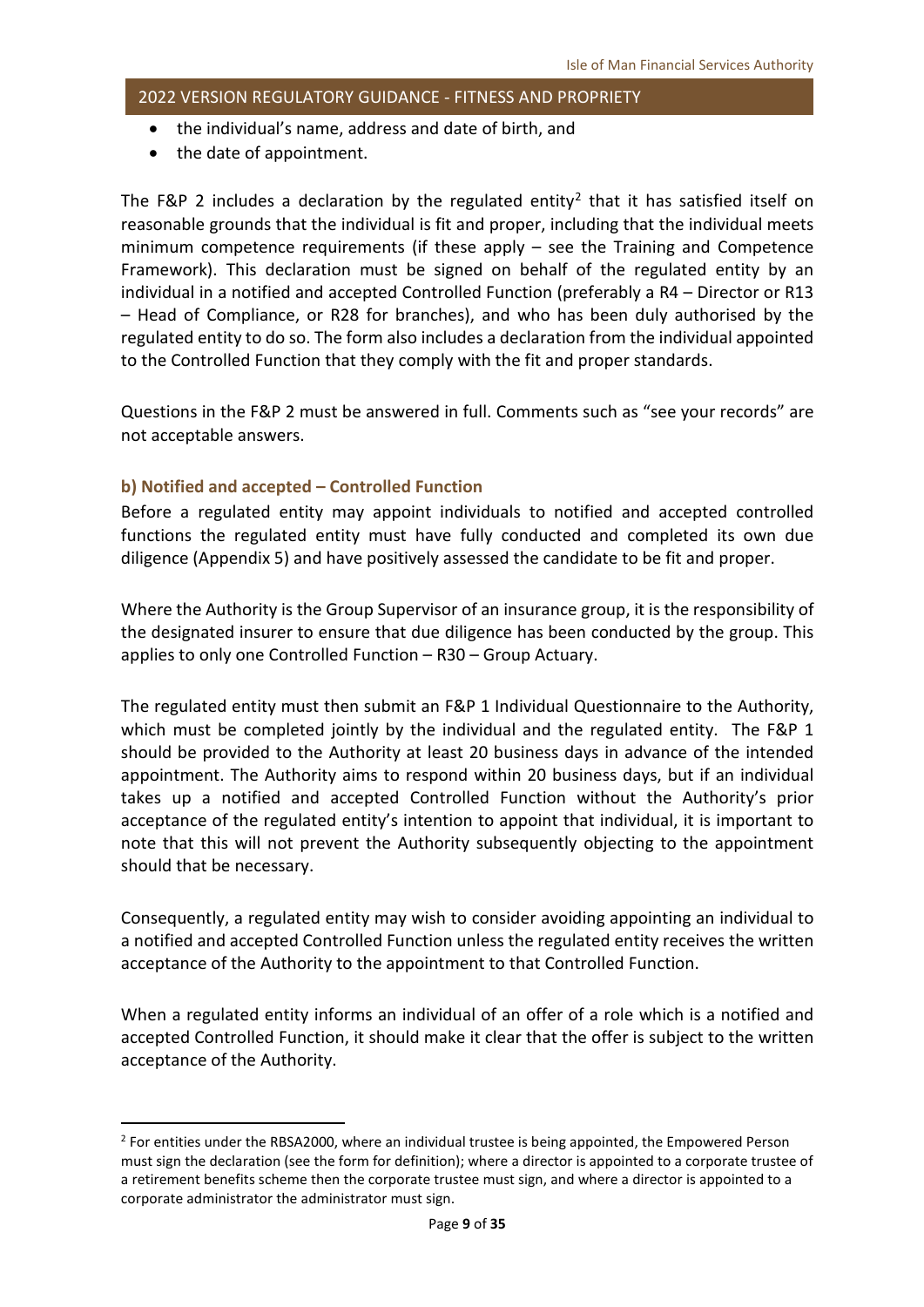The F&P 1 contains a declaration by the regulated entity that it has satisfied itself on reasonable grounds that the individual is fit and proper, including that the individual meets minimum competence requirements (where these apply - see the Training and Competence Framework), and provide a rationale for the conclusions reached. This declaration must be signed on behalf of the regulated entity by an individual in a notified and accepted Controlled Function (preferably a R4 – Director or R13 – Head of Compliance or R28 for branches), and who has been duly authorised by the regulated entity to do so. It also includes a declaration by the individual confirming that they consider themselves to meet the fitness and propriety standards.

Questions in the F&P 1 must be answered in full. Comments such as "see your records" are not acceptable answers.

The assessment of fitness and propriety is case specific – it relates to the individual proposed by the regulated entity, but consideration will also take into account the particular Controlled Function and the regulated entity in question. Any acceptance is specific to the individual, the particular Controlled Function and in the context of the regulated entity itself. This is because an individual may be considered to have sufficient competence in the case of regulated entity ABC Ltd (bearing in mind the nature of its business, its compliance history, client type, and the other individuals holding Controlled Functions) but to have insufficient competence for the same (or different) Controlled Function with regulated entity XYZ Ltd. Likewise, in the case of an insurance group, an individual may be considered competent to perform the Controlled Function of R30 - Group Actuary in a group where all its insurers carry on the same type of business, but not in a group where this varies across the group.

#### <span id="page-9-0"></span>**8. How should a regulated entity conduct its due diligence in relation to the fitness and propriety of an individual?**

A regulated entity is required to perform due diligence in determining the fitness and propriety of an individual for all Controlled Functions. This should include verification of the information the regulated entity obtains from such an individual.

The nature of the expected due diligence is set out in the table at Appendix 5, which also shows the nature of the due diligence that will be undertaken by the Authority in cases of notified and accepted Controlled Functions. For criminal records please see c) below.

#### <span id="page-9-1"></span>**a) Existing regulated entity**

In the case of new individuals in Controlled Functions within existing regulated entities, the Authority does not require to be provided with the due diligence (such as employers' references / qualification checks etc.) in almost all circumstances. The declarations within the relevant forms (see Appendix 6) from the regulated entity that the due diligence has been performed will suffice.

Please note, however, that the Authority may ask for evidence of the due diligence at any time, and if it does so this may be remotely or during a supervisory visit.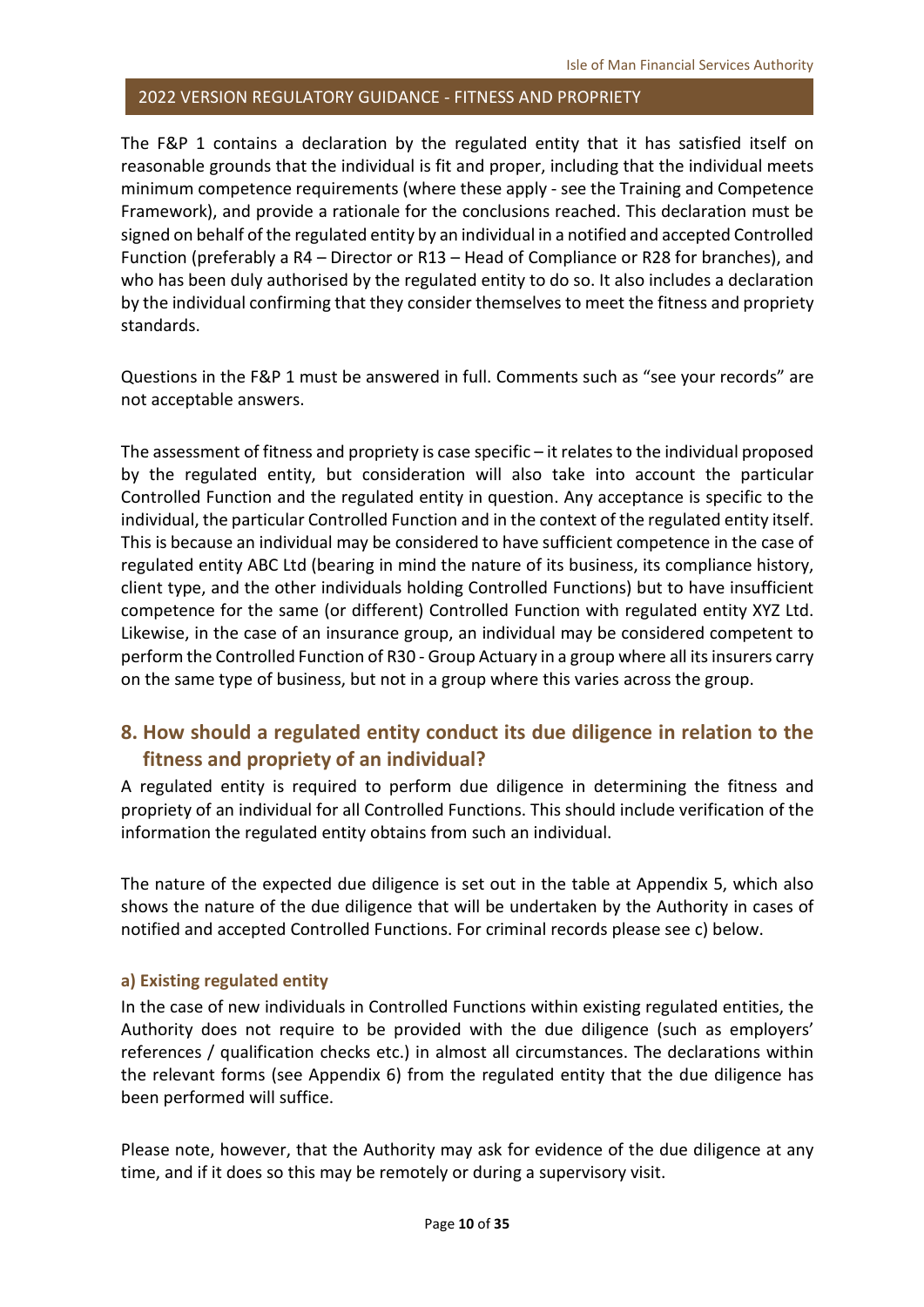#### <span id="page-10-0"></span>**b) New applicant to become a regulated entity**

Unlike the case of an existing regulated entity, where a new application is being considered for an entity to become a regulated entity, the Authority will typically require the applicant entity to provide:

- evidence of the substance of those being proposed by it in notified and accepted Controlled Functions (including details of their full career history and experience);
- copies of the due diligence it has undertaken to evidence the fitness and propriety of those individuals; and
- certified copies of identification and verification documentation.

#### <span id="page-10-1"></span>**c) Criminal record checks**

Individuals proposed for notified and accepted Controlled Functions should be subject to a criminal record check. This check should be undertaken before the relevant form is submitted to the Authority.

A regulated entity must complete the relevant section of the Individual Questionnaire (F&P 1) confirming when such a check has been undertaken. *Please note: for existing regulated entities the checking body's certificate itself must NOT be routinely supplied to the Authority.*

An applicant to become a regulated entity must complete the relevant section of the Individual Questionnaire (F&P 1) confirming when such a check has been undertaken. *Please note: a certified copy of the checking body's certificate MUST be supplied to the Authority for review, which will subsequently be destroyed.*

In the case of Controlled Function R1 (if the proposed controller is an individual) the individual must complete the relevant section of the Controller Questionnaire (F&P 3) confirming when such a check has been undertaken. *Please note: a certified copy of the checking body's certificate MUST be supplied to the Authority for review, which will be subsequently destroyed.*

In order for a regulated entity, or an applicant to become a regulated entity, to satisfy itself as to the integrity of an individual, it should review a certificate that evidences that a Basic level criminal record check has been carried out on that individual. The Authority expects the check to have been carried out within 12 months of the date of the relevant form. If the check is less recent, or one has not been conducted, the regulated entity / applicant to become a regulated entity must provide clear and compelling reasons for this. This rationale will form part of the Authority's consideration of the individual's fitness and propriety, and the Authority may determine the rationale insufficient and require a criminal record check to be undertaken.

A criminal record check certificate may be obtained by one of the following three methods: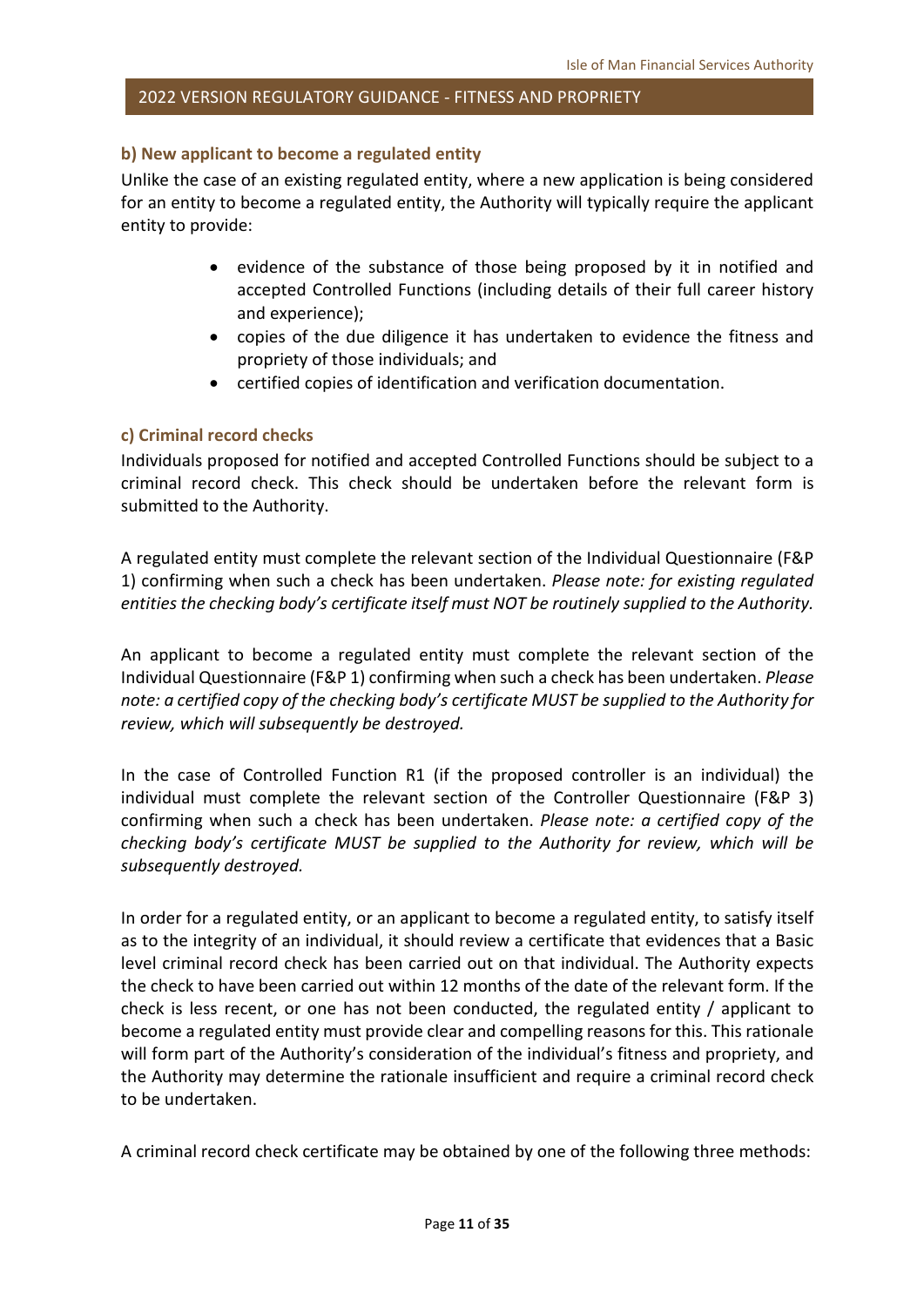- 1. The individual may request a Basic check themselves though the Disclosure and Barring Service, [Disclosure Scotland](https://www.mygov.scot/disclosure-types/?via=https://www.disclosurescotland.co.uk/) or [AccessNI.](https://www.nidirect.gov.uk/campaigns/accessni-criminal-record-checks) The certificate will be provided directly to the individual which should be made available to the regulated entity (or an applicant to become a regulated entity);
- 2. where a regulated entity, or an applicant to become a regulated entity is registered with the [Isle of Man Vetting Bureau \(of the Isle of Man Government\),](https://www.gov.im/categories/working-in-the-isle-of-man/vetting-and-safer-recruitment/isle-of-man-vetting-bureau/) they may request that a Basic check is undertaken on an individual. The certificate will be provided to the requesting entity with a copy of the results also provided to the individual;
- 3. if the individual has had a Basic, Standard or Enhanced check undertaken by another party within the last 12 months and the individual is happy to share this with the employer; or
- 4. if the individual is or has been resident outside the UK, please see the guidance at: **[https://www.gov.uk/government/publications/criminal-records-checks-for](https://www.gov.uk/government/publications/criminal-records-checks-for-overseas-applicants)[overseas-applicants](https://www.gov.uk/government/publications/criminal-records-checks-for-overseas-applicants)** which will provide details of how to obtain a criminal record check from other jurisdictions. If obtaining such a check is not possible in a particular jurisdiction, it remains the responsibility of the regulated entity to satisfy itself as to the integrity of individuals it is proposing, and supporting its ability to sign the *'Declaration by Regulated Entity'.* In such instances, provided the regulated entity can satisfactorily annotate the steps it has taken to assess the integrity of the individual being proposed, the Authority will take these in to account when reviewing an application. Some examples of alternative methods that could be used to determine if an individual has a criminal record could include: engagement of investigatory bureau in the jurisdiction of residence of the proposed individual, or undertaking a World Check or C6 status check.

Please note that the results from a Data Subject Access Request (or similar) made to the Isle of Man Constabulary, is not a substitute for undertaking a criminal record check.

Applying for and being in receipt of the results of the criminal record check is insufficient on its own - the regulated entity, or applicant to become a regulated entity, must consider whether the details provided on the certificate issued by the checking body are consistent with the details stated by the individual within the relevant form; as well as considering whether the details on the certificate impact on its ability to confirm to the Authority (within the form's declaration) that it is satisfied the individual is fit and proper for the role in which they are proposed.

#### <span id="page-11-0"></span>**9. How long do the fitness and propriety standards apply to an individual for?**

All individuals proposed for, or holding, Controlled Functions must be fit and proper. The requirement is not only for an individual to be fit and proper when initially assessed, it remains as a continuing requirement. An individual must remain fit and proper at all times when undertaking a Controlled Function.

Individuals who have been accepted as fit and proper will not be routinely reassessed by the Authority, but whether they are in notified only Controlled Functions, or notified and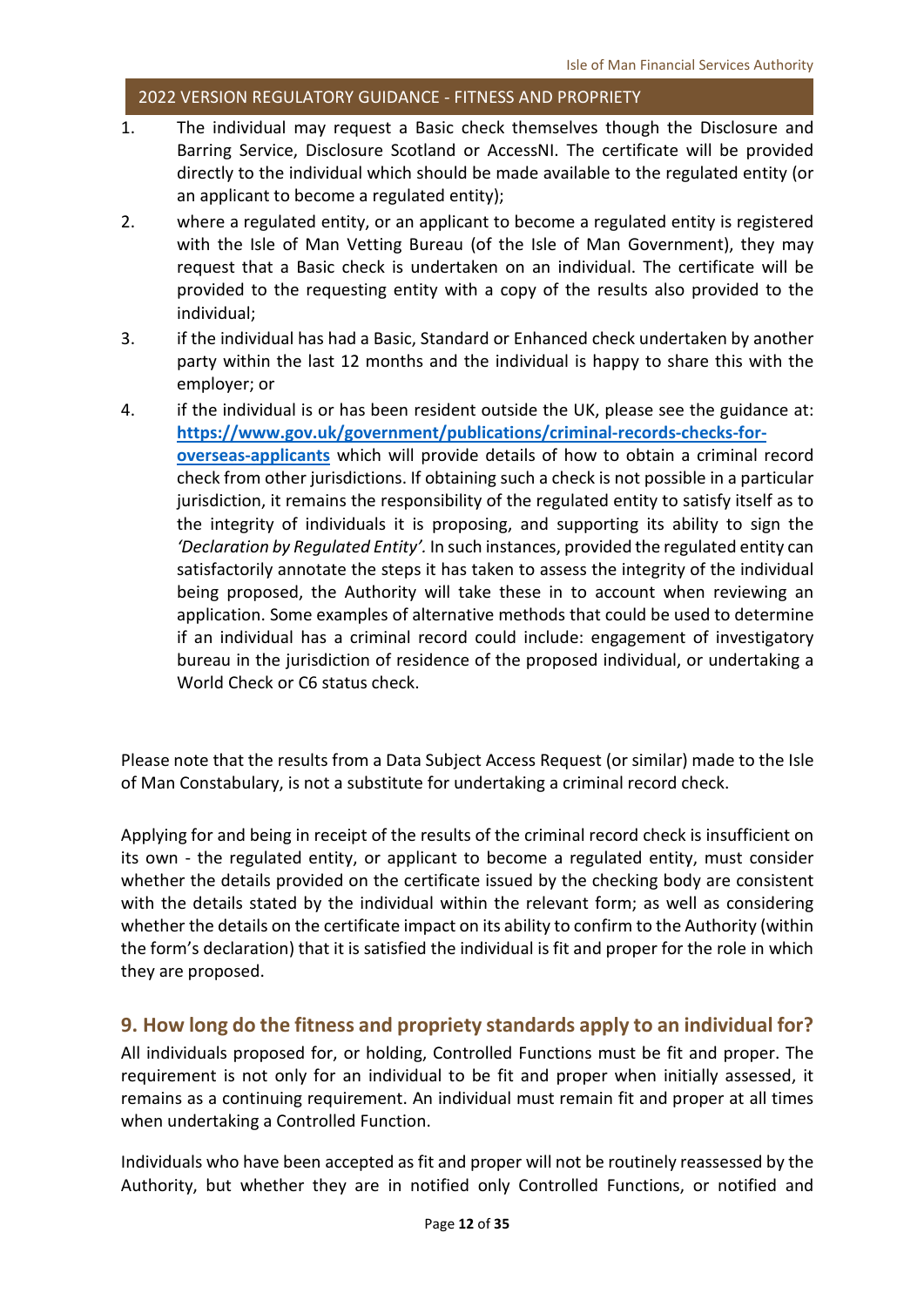accepted Controlled Functions, if a regulated entity choses to do so it may seek to have occasional declarations made to it that individuals continue to meet the fitness and propriety standards (example set out in Appendix 4).

Regardless, a regulated entity should require individuals in Controlled Functions to notify the regulated entity of any material changes to the information originally provided when entering the Controlled Function in case that affects the regulated entity's view as to their current status of fitness and propriety. If a regulated entity becomes aware of any significant matters that may affect an assessment of the fitness and propriety of any of its individuals in Controlled Functions, it is the regulated entity's responsibility to investigate such concerns, take action as appropriate without delay and to notify the Authority promptly.

#### <span id="page-12-0"></span>**10. What if an individual ceases to hold a Controlled Function?**

If an individual ceases to hold a Controlled Function the regulated entity should inform the Authority using F&P 5 - the Individual Controlled Function Cessation Form.

For regulated entities other than Retirement Benefits Scheme Trustees or Administrators, this form should be completed and submitted within 10 business days of the giving of notice or other event giving rise to the cessation.

Where the cessation is in relation to certain Controlled Functions<sup>[3](#page-12-4)</sup> within a Retirement Benefits Scheme Trustee or Administrator, the form should be completed and submitted with at least 20 business days' notice of the cessation being provided.

#### <span id="page-12-1"></span>**11. What about outsourced services?**

#### <span id="page-12-2"></span>**a) In general**

We understand that on occasion certain services may be delegated /outsourced to a third party that directly relate to, for example:

- the discharging of the responsibilities of the Head of Compliance;
- the work of internal audit.

In such cases, the assessment form should be in respect of the regulated entity's own personnel (director or staff member) with responsibility for the role (e.g. Head of Compliance) or outsourced activity (e.g. internal audit), and not the person / third party to whom it has been outsourced.

#### <span id="page-12-3"></span>**b) MLRO/DMLRO**

Under the AML/CFT Code a regulated entity must appoint an individual to be the MLRO, and this individual must be sufficiently senior in the organisation of the regulated entity or have sufficient experience and authority.

However, occasionally the MLRO (or DMLRO) may not be an employee of the regulated entity or its group. In such cases the regulated entity must still appoint an individual, and this specific appointment is not considered outsourcing. The individual is considered, for this

<span id="page-12-4"></span><sup>&</sup>lt;sup>3</sup> R<sub>1</sub>, R<sub>2</sub>, R<sub>4</sub>, R<sub>6</sub>, R<sub>7</sub>, R<sub>8</sub>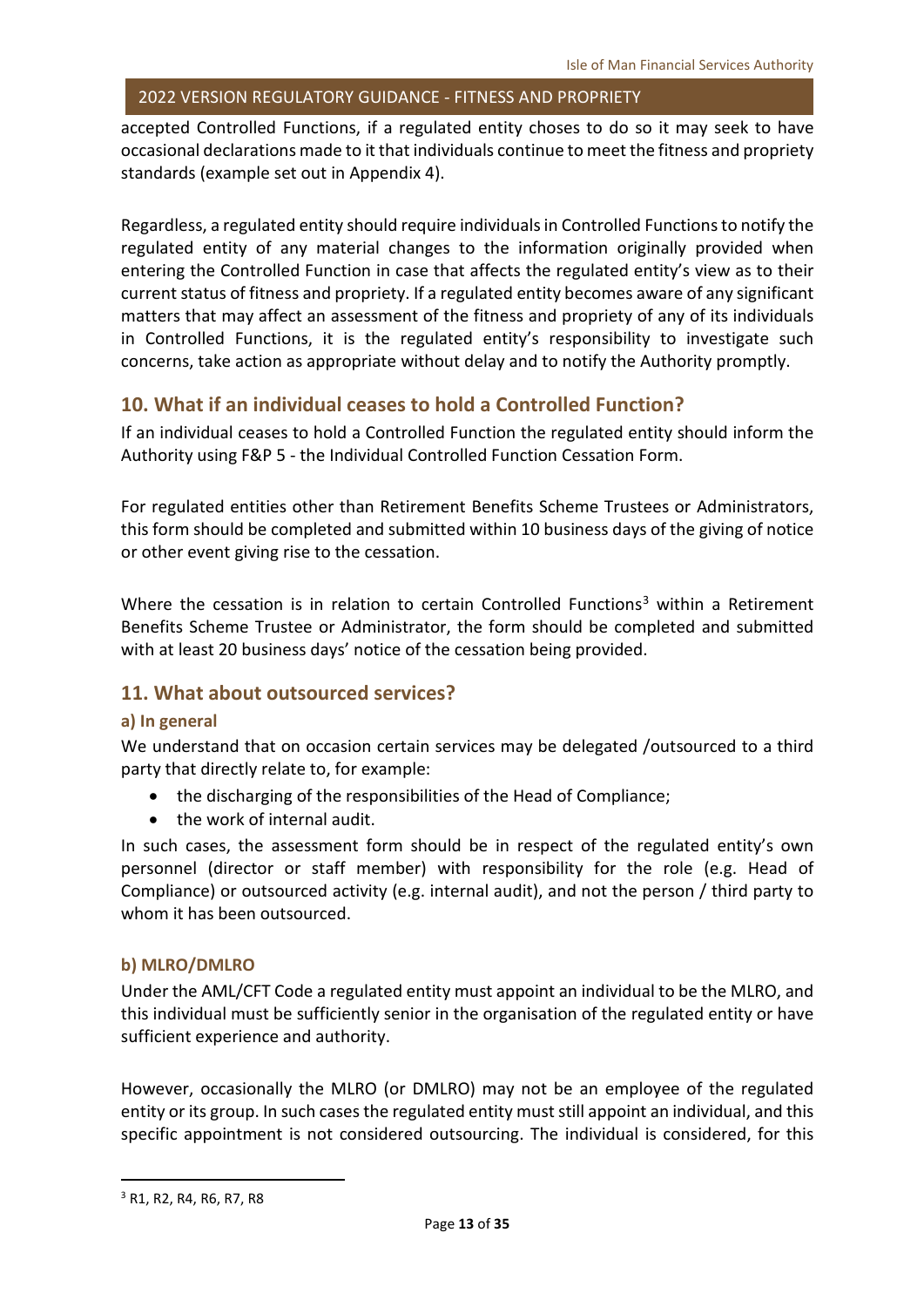purpose, to be an officer of the regulated entity. Therefore, F&P forms must be submitted relating to the individual in question (these roles must be held by a specific individual, not an entity), and the regulated entity must conduct the necessary due diligence on that individual, sign the declarations and ensure the individual not only has the competence to undertake the role but also the capacity to do so (vis-a-vis appointments they may have with other entities).

#### <span id="page-13-0"></span>**12. What about section 29 of the IA2008?**

Under section 29 of the IA2008, regulated entities are required to notify the Authority in advance of the appointment of several persons who may be not be individuals, including corporate company secretaries and auditors and insurance managers. Appendix 8 provides further detail about this situation.

#### <span id="page-13-1"></span>**13. What if an individual is being appointed to more than one Controlled Function for a regulated entity? Which forms should I use?**

If an individual is being appointed at one time to more than one Controlled Function for a regulated entity, then only one form is normally required, as long as the regulated entity considers the attributes and Training and Competence Framework requirements for each of the Controlled Functions.

If an individual is already in a Controlled Function but takes on another Controlled Function for the same regulated entity, then the relevant form is required at that time.

For example, Mrs X is to be appointed as  $RAA - Executive$  Director / R11 – actuary / R9 – company secretary. Only one F&P 1 is required, and it is this form because at least one of the new Controlled Functions is notified and accepted. The F&P 1 should be annotated on the Continuation Page with a note about the R9 (a notified only) appointment being made at the same time.

As another example, if Mrs X is to be appointed as R9 – company secretary / R17 – the individual responsible for the submission of regulatory returns / R23 – director of client companies for a CSP, then only one F&P 2 is required for all 3 appointments. That is because in this case all new appointments are notified only.

<span id="page-13-2"></span>In cases of doubt, please contact the Policy & Authorisations Division of the Authority.

#### **14.What if a director is retiring and seeking re-appointment, as a corporate governance matter, are forms required?**

If a director is retired and reappointed as a corporate governance matter in one meeting, the Authority does not require any of the F&P forms unless the director is not successful in reappointment, in which case the Cessation Form – F&P 5 will be required.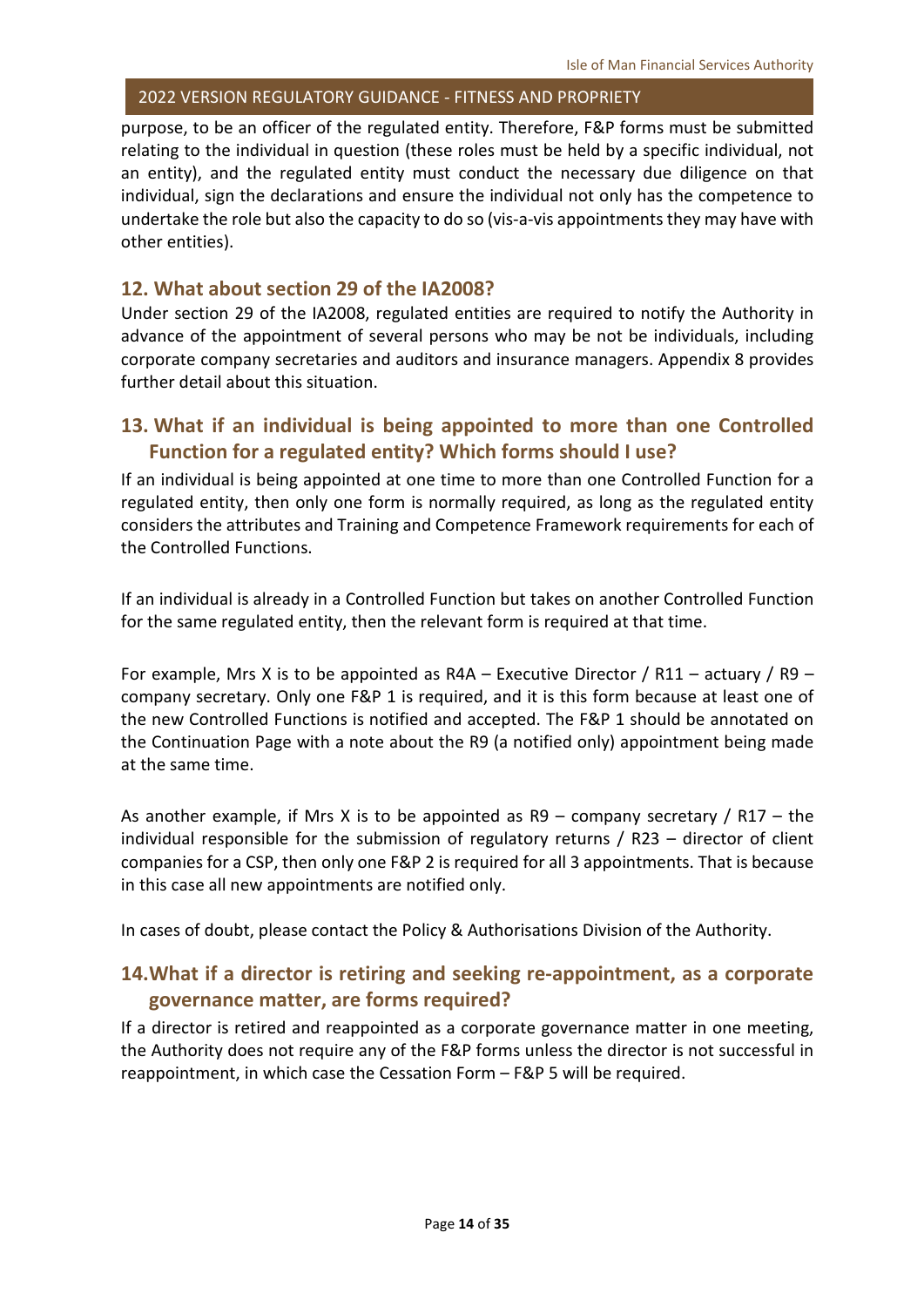### <span id="page-14-0"></span>**Appendix 1 – The components of fitness and propriety**

#### <span id="page-14-1"></span>**A. Integrity**

Integrity is demonstrated through an individual's personal behaviour and business conduct, and evidence regarding their character.

In assessing integrity, past actions or conduct that could indicate a lack of integrity, such as those that are dishonest or unethical, require consideration. Matters where a lack of integrity could be involved include (in respect of any jurisdiction) where:

- a) the individual is or was a sole trader, or a director or partner in a legal entity, which has been refused, prohibited, restricted or suspended from the right to carry on any trade, business or profession for which authorisation is required by the law of any jurisdiction; or has had any such authorisation revoked for a reason that was not voluntary;
- b) the individual has been the subject of any complaint made to the regulated entity, the Authority, the Financial Services Ombudsman Scheme or any equivalent body relating to activities subject to regulation in any jurisdiction. In considering whether such a complaint adversely affects the individual's integrity and ability to carry out the Controlled Function, consideration should be given to the materiality of the complaint, the outcome of any inquiry or investigation or any similar process into that complaint if it has been concluded, and the length of time since the complaint was made;
- c) the individual is or has been subject to any disciplinary proceedings by bodies such as employers, industry associations etc., or has been issued a warning, reprimand or other administrative sanction by a regulatory authority, a clearing house or exchange, or a government or professional body;
- d) the individual has been dismissed, or asked to resign and did resign, from any profession, vocation, office or employment or from any position of trust or fiduciary appointment, whether or not remunerated;
- e) the individual has been a member of the governing body of a body corporate that has been struck off the register of companies (or its equivalent) by the Registrar of Companies (or its equivalent) on an involuntary basis;
- f) the individual has been disqualified or restricted from acting as a director or officer of bodies corporate, or has been disqualified from acting in any managerial capacity;
- g) the individual has:
	- i. been convicted of an offence either of money laundering or terrorist financing (or their equivalent);
	- ii. been convicted of an offence which could be relevant to that person's ability to perform the relevant function; or
	- iii. had a finding, judgment or order made against that person involving fraud, misrepresentation, dishonesty or breach of trust or where the individual is subject to any current proceedings for fraud, misrepresentation, dishonesty or breach of trust;
- h) the individual has been the subject of any civil penalty enforcement action taken by a regulatory authority;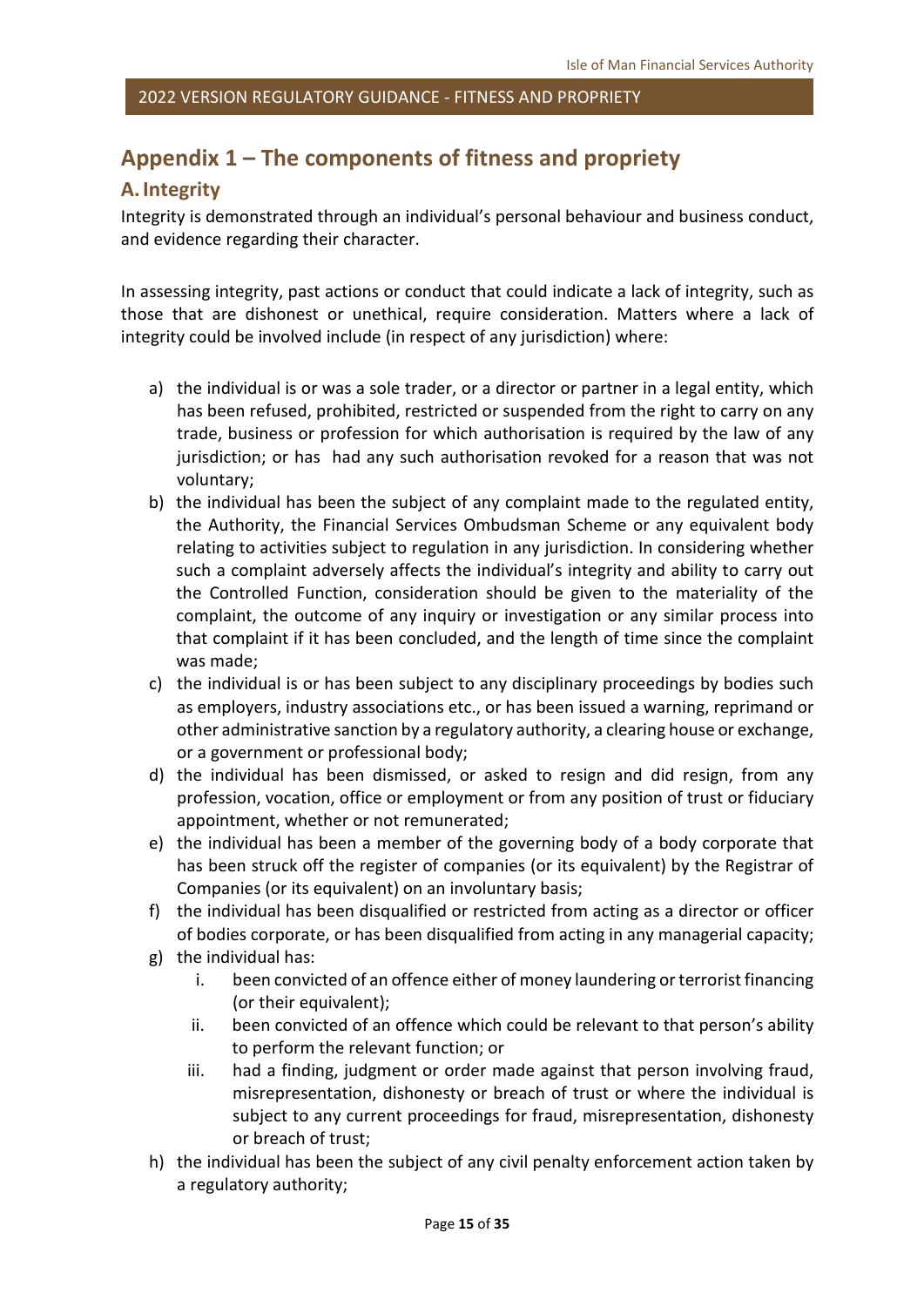- i) the individual has been untruthful or provided false or misleading information to the regulated entity or the Authority, or been uncooperative in any dealings with the regulated entity or the Authority;
- j) the individual, or any business with which the individual held a position of responsibility or influence has been or is being, investigated, disciplined, censured, suspended or criticised by a regulatory or professional body, a court or tribunal or any similar body, whether publicly or privately; or
- k) the individual has been found, by a regulatory authority, to have perpetrated or participated in any negligent, deceitful or otherwise discreditable business or professional practice.

In making an assessment of integrity as an element of fitness and propriety, all relevant circumstances, on a case-by-case basis, should be considered.

As part of the fitness and propriety assessment, individuals must disclose convictions which are not 'spent' within the relevant forms (see Appendix 6) and to the regulated entity. In the case of notified and accepted Controlled Functions, spent convictions must be disclosed directly to the Authority<sup>[4](#page-15-1)</sup>.

All individuals in Controlled Functions are expected to ensure, by their conduct, and their involvement in setting policies, procedures and by providing appropriate supervision and training to others within the regulated entity, that the regulated entity's business is conducted with integrity. Failure to do so, or failure to be open and honest with the Authority or other regulator may be relevant to an assessment of an individual's or a regulated entity's integrity. This includes the failure to complete a form or supply information required in an honest manner, or the deliberate or negligent omission of any relevant information.

#### <span id="page-15-0"></span>**B. Financial standing**

The Authority considers that individuals in Controlled Functions should manage their financial affairs in a sound and prudent manner, and be in good financial standing.

Therefore considerations should include matters such as whether an individual (in respect of any jurisdiction):

- a) has ever been declared bankrupt or is currently an undischarged bankrupt;
- b) has entered into a compromise arrangement with creditors;
- c) is, or has been, subject to any judgement debt, which has not been satisfied in full; or
- d) was a member of the governing body of an entity which has been the subject of insolvency.

Any judgement debt obtained against an individual must be disclosed within the relevant forms (see Appendix 6).

<span id="page-15-1"></span> <sup>4</sup> The Rehabilitation of Offenders Act (Exceptions) Order 2001 allows the Authority to take account of convictions which would otherwise be treated as spent under the Rehabilitation of Offenders Act 2001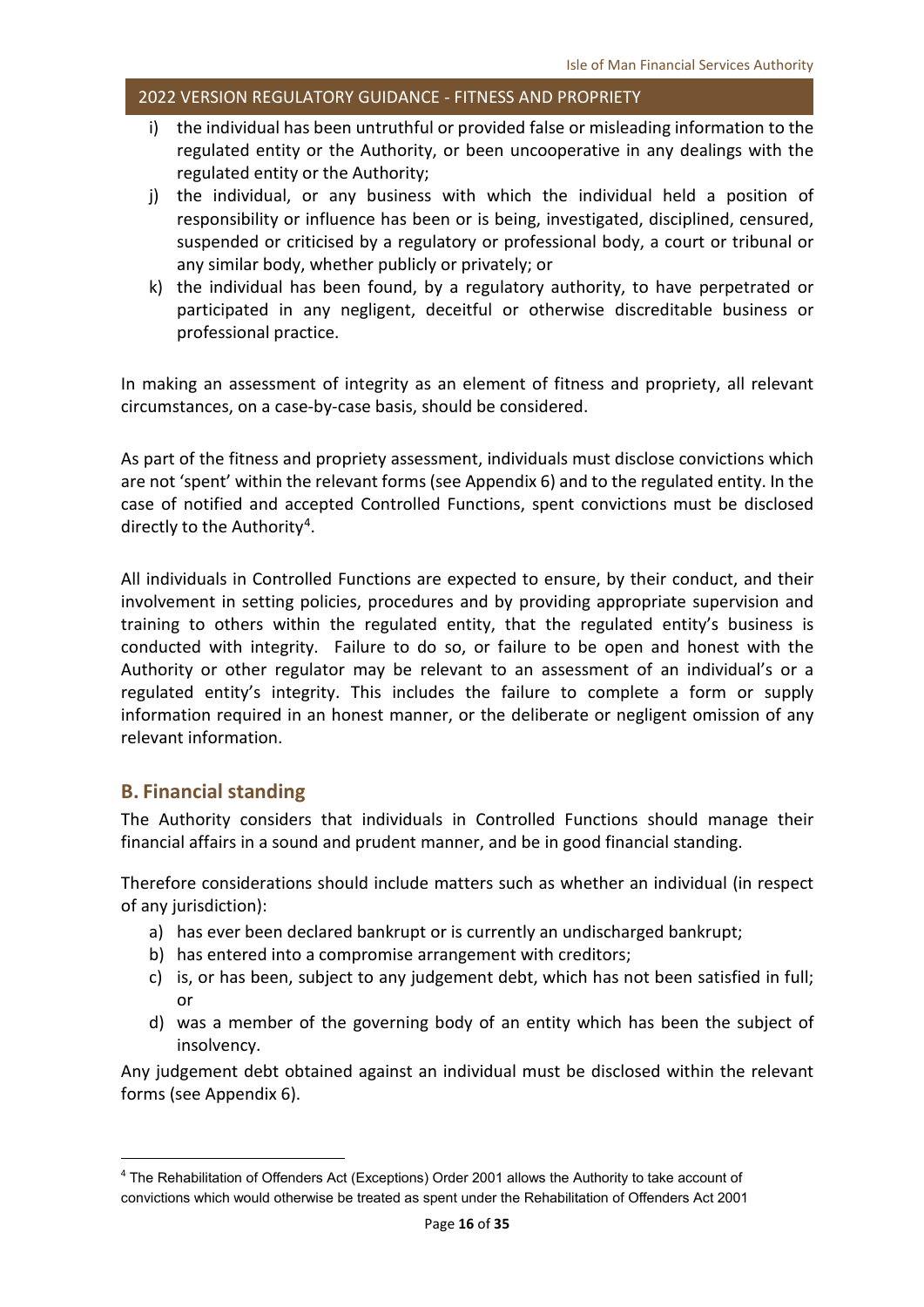A credit check should be undertaken on individuals proposed for Controlled Functions. If an individual is not resident in the IoM or UK a letter of good standing may be requested from their bank. In making an assessment all relevant circumstances, on a case-by-case basis, should be considered.

#### <span id="page-16-0"></span>**C. Competence and capacity**

A regulated entity should ensure that all individuals who perform roles relating to activity that is regulated by the Authority (not only those in Controlled Functions) are competent for the tasks that they perform; and that they have the capacity (i.e. adequate time) to perform the tasks and meet the responsibilities of their role effectively.

The Authority has issued a Training and Competence Framework which specifies the experience and, where necessary, academic or professional qualifications that are considered relevant to hold for various roles, including Controlled Functions. In making its notification, the regulated entity must consider the Training and Competence Framework, and whether the individual meets those standards.

Having adequate capacity to undertake a Controlled Function must be considered by both the regulated entity and the individual seeking to take up a Controlled Function. It is possible that an individual may have the necessary qualifications and experience to undertake a Controlled Function, but inadequate time to do so effectively due to other roles or responsibilities assigned to them.

Matters such as size and type of business, complexity, risk profile, organisation structure, target market etc. will not be the same within any two organisations. Different functions will entail different responsibilities and different levels of knowledge and expertise. For this reason, apart from some specific qualifications in certain circumstances, the Training and Competence Framework cannot point to conclusive knowledge or expertise that is required for each particular function. The regulated entity should make the assessment as to what makes an individual competent to perform the specific Controlled Function for that entity using its own knowledge, and taking into account all relevant matters. The Authority requires the regulated entity to set out these considerations and the rationale for its conclusions in F&P 1 - the Individual Questionnaire where competence is not consistent with the Training and Competence Framework, or where an individual has a number of roles or responsibilities potentially impacting on their capacity to be effective in the proposed Controlled Function.

In such circumstances, the Authority may request the individual to attend an interview to seek further information or clarification on matters arising from the F&P form submitted. An interview may be undertaken when an individual does not, on the face of the information supplied, meet the experience or qualifications outlined in the Training and Competence Framework or if they are new to certain Controlled Functions. The purpose of interviews is to give the individual the opportunity to demonstrate that, despite a prima facie lack of qualifications or experience in a Controlled Function, they otherwise meet the Authority's expected standards. Attendance is entirely voluntary, if the individual chooses not to attend an interview, the Authority will draw its conclusions based on the information available to it.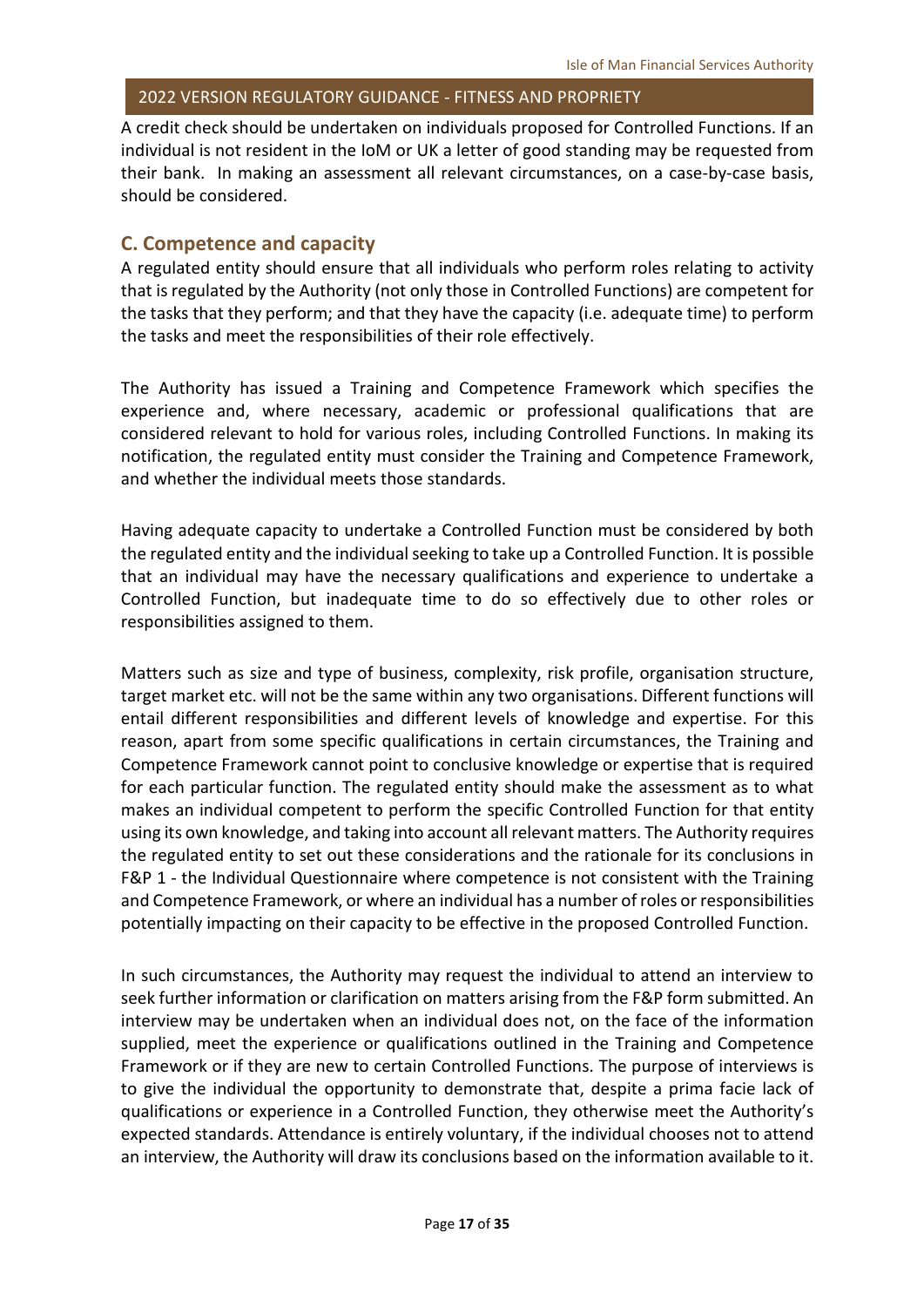In general terms, individuals holding, or applying to hold, a Controlled Function should have:

- a) a sound knowledge of the business of the regulated entity as a whole<sup>5</sup>, through training or experience, and the specific responsibilities that are to be undertaken in the relevant function;
- b) a clear and comprehensive understanding of the regulatory and legal environment appropriate to the relevant function;
- c) professional or other qualifications that are appropriate to the relevant function; and
- d) sufficient capacity to perform the tasks and meet the responsibilities of the Controlled Function effectively, and not allow the conduct of concurrent responsibilities to impair their ability to discharge the duties of the relevant function or otherwise allow personal conflicts of interest to arise in carrying out the role.

The lack of relevant qualifications, or serious or repeated breaches of legislation or codes of conduct in the Island, or elsewhere will, prima facie, suggest a lack of competence.

With regard to individuals that hold Controlled Functions, a regulated entity should also ensure that:

- a) they remain competent for the work they do;
- b) they are appropriately supervised; and
- c) their competence and capacity are regularly reviewed.

#### <span id="page-17-0"></span>**D. Learning the role – staff development**

Staff that are inexperienced within a Controlled Function should be given responsibility on a staged basis and with appropriate induction and mentoring until that individual can demonstrate their experience within the role. Examples include:

- First time directors of a regulated entity should join an existing and experienced Board and be provided with suitable mentoring;
- Newly appointed individuals providing financial or insurance advice should have the suitability of their advice reviewed by an experienced adviser/broker for period of time;
- Individuals within a Trust and Corporate Service Provider that are new to directorship or trustee responsibilities in relation to client structures should initially be appointed to less active and lower-risk structures and work with experienced colleagues.

The regulated entity should ensure it has the necessary controls in place regarding mentoring and training of developing individuals and be able to demonstrate this as part of its rationale for appointment. As part of the Authority's supervision, it may assess the regulated entity's controls and oversight in this regard.

<span id="page-17-1"></span> <sup>5</sup> NB for Independent Non-executive Directors, the business knowledge is likely to be broader and less specific to the regulated entity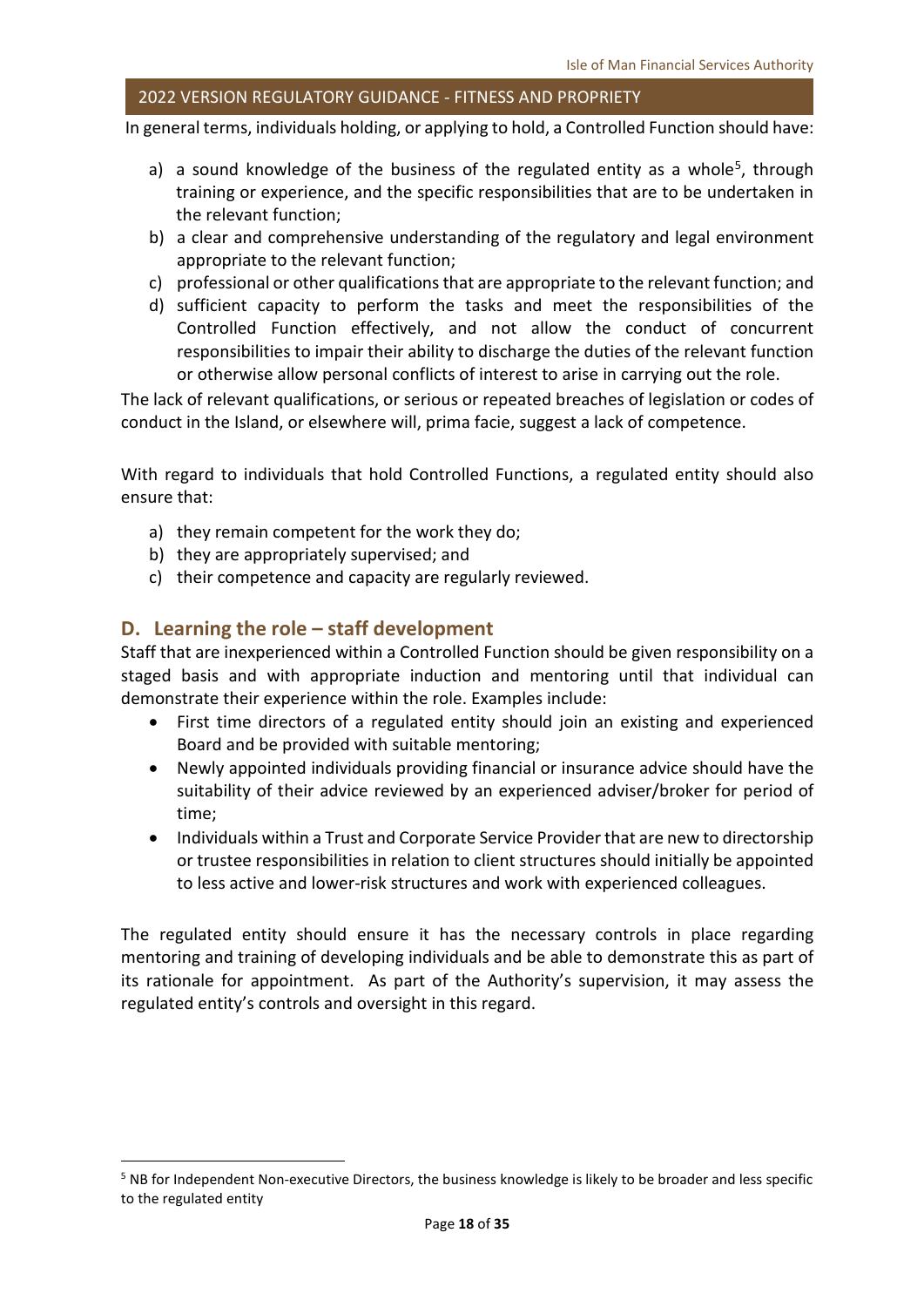#### <span id="page-18-0"></span>**Appendix 2 – The Controlled Functions**

The Controlled Functions are set out in the table below. They fall into two main categories – those that require notification **and** acceptance by the Authority, and those that require notification only.

In the absence of a legislative provision which requires a regulated entity to appoint a person to a Controlled Function, this guidance does not require a regulated entity to 'create' a Controlled Function where one did not previously exist. Instead a regulated entity should review its functions and determine whether any of its roles meet those listed. As an example, the regulatory requirements mean that some regulated entities must have an internal audit function. In this case the Head of the Internal Audit function will be undertaking Controlled Function R14. If a regulated entity is not required to have an internal audit function, and does not have this voluntarily, then there will be no Controlled Function R14. However, if a regulated entity is not required by regulatory requirements to have an internal audit function, but voluntarily does so, then it will have a Controlled Function R14. Likewise, there is no regulatory requirement to have a senior manager responsible for person providing investment or insurance advice, however if the regulated entity has such an individual, then they will be in Controlled Function R21.

Regulated entities should apply substance over form when reviewing functions – *it is the nature and responsibilities of the function, not the job title, that determines its categorisation*. Importantly, *the Authority does not require regulated entities to perform a retrospective exercise*. Regulated entities must follow this Guidance and utilise the F&P forms at Appendix 6 for individuals taking up Controlled Functions after 1 August 2018; but this is not required for those individuals in position prior to 1 August 2018 if the procedures applicable before that date had been followed.

Please note, if the Authority considers that a particular individual does not fall within a defined category of Controlled Function, but it nevertheless appears to the Authority that the individual has significant powers or responsibilities, then the Authority may require notification of the individual using F&P 1 - Individual Questionnaire, or F&P 3 - Controller Questionnaire (as the case may be), together with further information about their role and responsibilities. This is considered a 'notified and potentially accepted Controlled Function'. This will enable the Authority to determine whether the role requires acceptance (in which case the Controlled Function will be R10). This situation is expected to be rare, **and can only be utilised by the Authority.** A regulated entity cannot determine that an individual is in Controlled Function R10.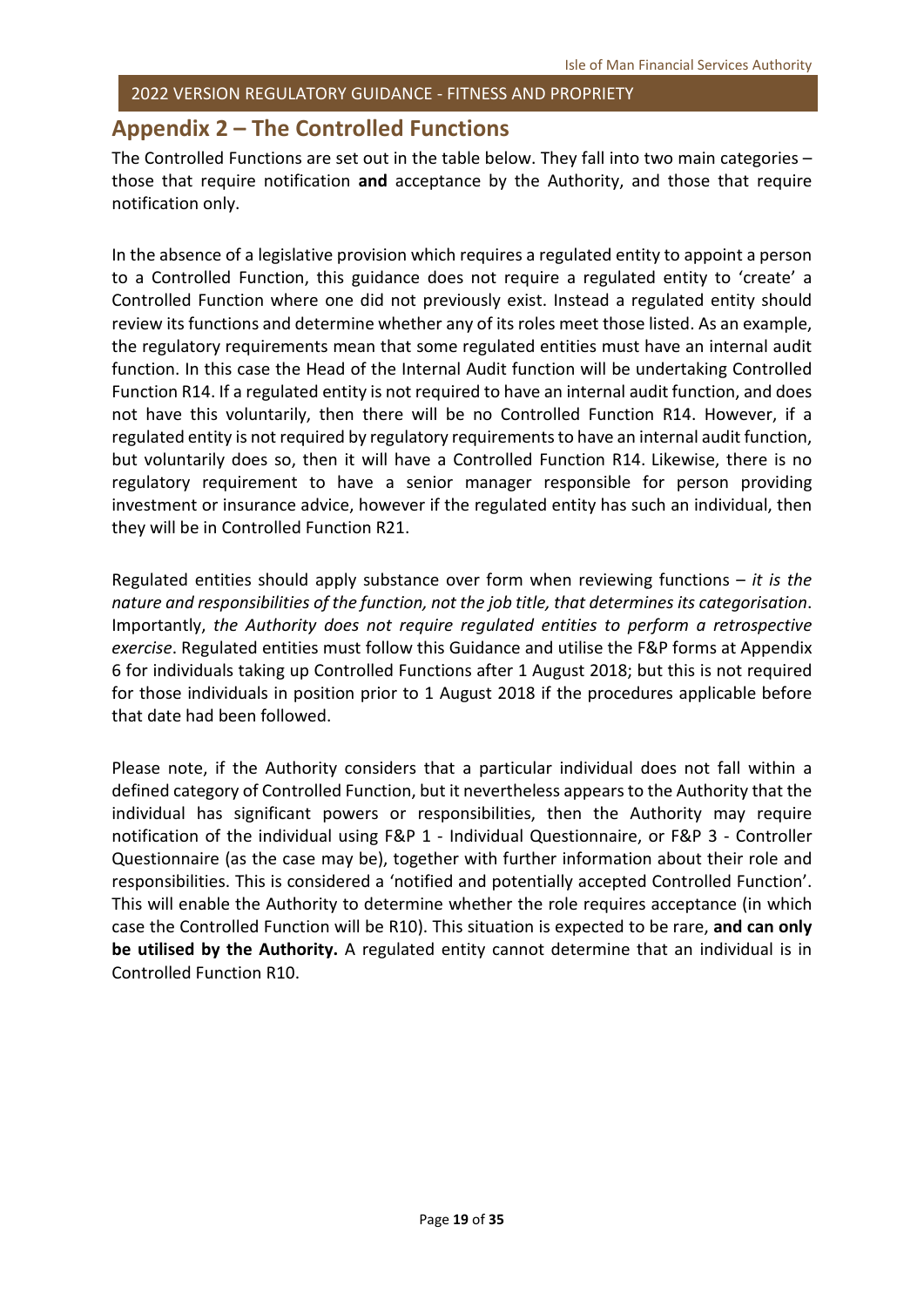| <b>Controlled Functions</b>                                                                                                                                                                                             | <b>Type</b>                                       | Guidance on role / responsibilities                                                                                                                                                                                                                                                                                                                              |
|-------------------------------------------------------------------------------------------------------------------------------------------------------------------------------------------------------------------------|---------------------------------------------------|------------------------------------------------------------------------------------------------------------------------------------------------------------------------------------------------------------------------------------------------------------------------------------------------------------------------------------------------------------------|
|                                                                                                                                                                                                                         |                                                   |                                                                                                                                                                                                                                                                                                                                                                  |
| <b>Controllers and owners</b>                                                                                                                                                                                           |                                                   |                                                                                                                                                                                                                                                                                                                                                                  |
| R1. Controllers $-$ of the regulated entity / of<br>its immediate parent / of its ultimate<br>parent company or the ultimate<br>beneficial owner of the regulated entity                                                | <b>Notified</b><br>and<br>accepted                | This includes the legal entity that is the immediate parent or ultimate parent<br>of the regulated entity, as well as individuals meeting the definition of<br>controller $6$ for the regulated entity / its immediate or ultimate parent<br>company of a group structure as well as individuals that are ultimate<br>beneficial owners of the regulated entity. |
| R2. Not in use                                                                                                                                                                                                          |                                                   |                                                                                                                                                                                                                                                                                                                                                                  |
| R3. Controllers - 'intermediate controllers' -<br>i.e. non-individual controllers that do not<br>meet the description of R1 but<br>nevertheless are within the statutory<br>definition of controller                    | <b>Notified</b><br>and<br>potentially<br>accepted | These will be 'intermediate controllers' which do not fall within the<br>description at R1; for example, a holding company in the chain of ownership<br>which is neither the regulated entity's immediate nor ultimate parent.                                                                                                                                   |
| <b>Members of governing bodies</b>                                                                                                                                                                                      |                                                   |                                                                                                                                                                                                                                                                                                                                                                  |
| R4A. Executive directors of an Isle of Man<br>incorporated* regulated entity<br>R4B. Non-independent, non-executive                                                                                                     |                                                   | This Controlled Function also includes:<br>employees of an Insurance Manager proposed to be directors of a<br>$\bullet$                                                                                                                                                                                                                                          |
| directors of an Isle of Man<br>incorporated* regulated entity                                                                                                                                                           | <b>Notified</b><br>and<br>accepted                | managed insurer (R4A or R4B)<br>employees of a Class 7 licenceholder proposed to be directors of a<br>$\bullet$<br>managed entity (R4A or R4B)<br>members of the management committees of credit unions (R4A)                                                                                                                                                    |
| R4C. Independent non-executive directors<br>of an Isle of Man incorporated*<br>regulated entity (please refer to<br>10 for<br>Appendix<br>guidance<br>on<br>'Independence')                                             |                                                   | persons proposed as directors of a corporate trustee of an<br>$\bullet$<br>authorised retirement benefits scheme (* whether or not that<br>corporate trustee is incorporated in the IoM) (R4A).                                                                                                                                                                  |
| R5. Members of a governing body of a<br>collective investment scheme (in respect<br>of certain schemes only)                                                                                                            | <b>Notified</b><br>and<br>accepted                | All members of the governing bodies of collective investment schemes should<br>be fit and proper. However, the Authority only regards those of the following<br>scheme types to be Controlled Functions: Authorised Schemes / Full<br>International Schemes / Regulated Funds / Recognised Funds.                                                                |
| R6. An individual who is a professional<br>trustee of an authorised retirement<br>benefits scheme                                                                                                                       | <b>Notified</b><br>and<br>accepted                | In this context, professional trustee means a trustee who undertakes this<br>position by way of business.                                                                                                                                                                                                                                                        |
| R7. An individual trustee who is not a<br>professional trustee of a retirement<br>benefits scheme                                                                                                                       | <b>Notified</b><br>only                           |                                                                                                                                                                                                                                                                                                                                                                  |
| Senior management and officers of a<br>regulated entity                                                                                                                                                                 |                                                   |                                                                                                                                                                                                                                                                                                                                                                  |
| R8. Chief Executive or Managing Director of<br>an Isle of Man incorporated regulated<br>entity, or the most senior executive in the<br>Isle of Man responsible for a branch of a<br>non-Isle of Man incorporated entity | <b>Notified</b><br>and<br>accepted                | NB: A Managing Director will also need to hold an R4A Controlled Function. It<br>is also very likely that a Chief Executive will be a director and thus need to<br>hold an R4A Controlled Function.                                                                                                                                                              |
| R9. Individual who is the company secretary<br>of an Isle of Man incorporated regulated<br>entity                                                                                                                       | <b>Notified</b><br>only                           |                                                                                                                                                                                                                                                                                                                                                                  |

<span id="page-19-0"></span> <sup>6</sup> See s48 FSA2008, s26 IA2008 and s54 RBSA2000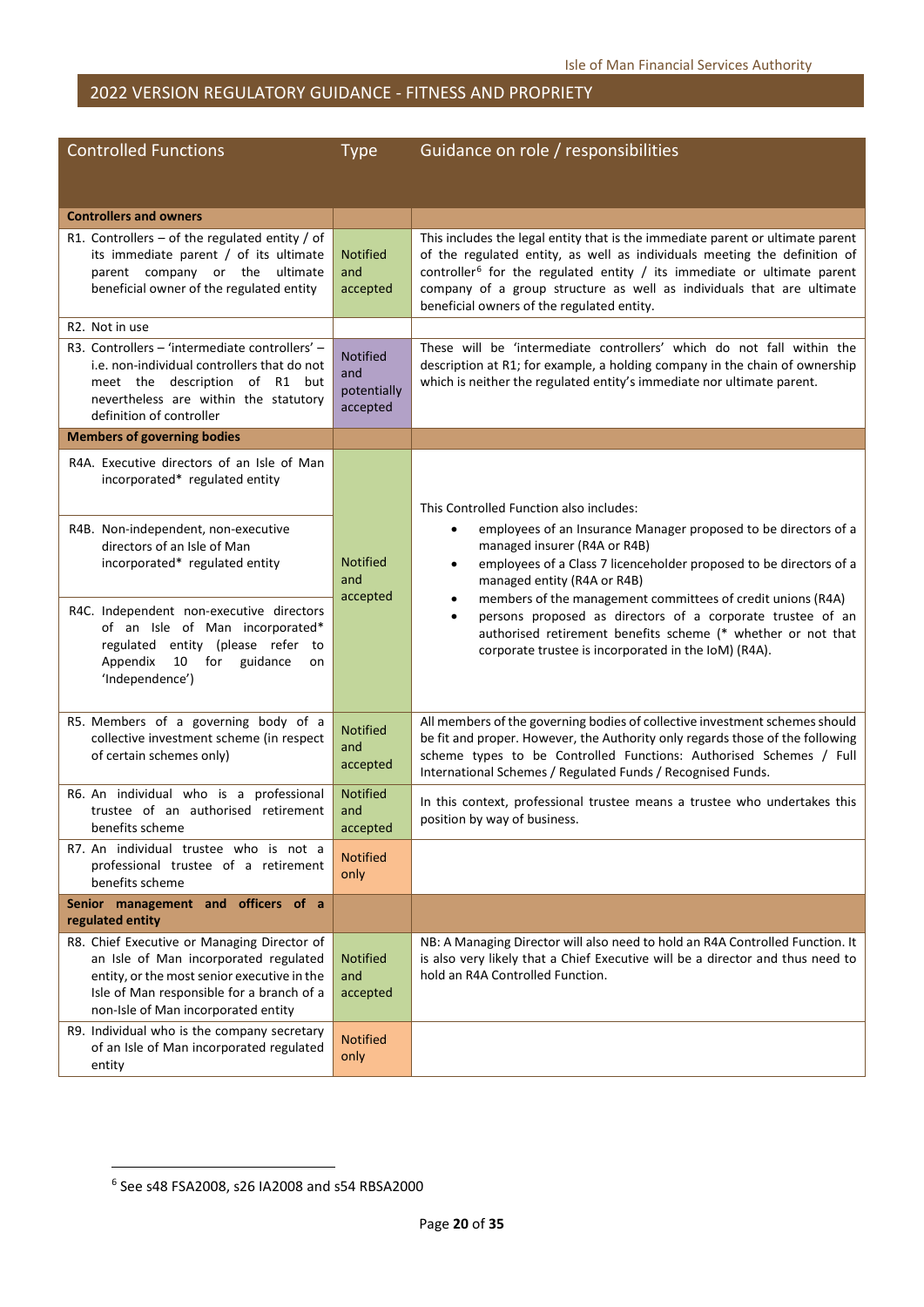| <b>Controlled Functions</b>                                                                | <b>Type</b>                                       | Guidance on role / responsibilities                                                                                                                                                                                                                                                                                                                                                                                                                                                                                                                                                                                                                                                                                                                                                                                                                                                                                                                                                                                                                                                                                                                                                                                                                                                                                                                                                                                                                                                                                                                                                                                                                                                                                                                                                                                                                                        |
|--------------------------------------------------------------------------------------------|---------------------------------------------------|----------------------------------------------------------------------------------------------------------------------------------------------------------------------------------------------------------------------------------------------------------------------------------------------------------------------------------------------------------------------------------------------------------------------------------------------------------------------------------------------------------------------------------------------------------------------------------------------------------------------------------------------------------------------------------------------------------------------------------------------------------------------------------------------------------------------------------------------------------------------------------------------------------------------------------------------------------------------------------------------------------------------------------------------------------------------------------------------------------------------------------------------------------------------------------------------------------------------------------------------------------------------------------------------------------------------------------------------------------------------------------------------------------------------------------------------------------------------------------------------------------------------------------------------------------------------------------------------------------------------------------------------------------------------------------------------------------------------------------------------------------------------------------------------------------------------------------------------------------------------------|
|                                                                                            |                                                   |                                                                                                                                                                                                                                                                                                                                                                                                                                                                                                                                                                                                                                                                                                                                                                                                                                                                                                                                                                                                                                                                                                                                                                                                                                                                                                                                                                                                                                                                                                                                                                                                                                                                                                                                                                                                                                                                            |
| R10. Key person                                                                            | <b>Notified</b><br>and<br>potentially<br>accepted | If the Authority considers that a particular individual does not fall within a<br>defined category of Controlled Function, but nevertheless appears to the<br>Authority to have significant powers or responsibilities, then the Authority<br>may require notification of the individual using F&P 1 - Individual<br>Questionnaire, or F&P 3 - Controller Questionnaire (as appropriate), together<br>with further information about their role and responsibilities.<br>This is considered a 'notified and potentially accepted Controlled Function'.<br>This will enable the Authority to determine whether the role requires<br>acceptance. This situation is expected to be rare, and can only be utilised by<br>the Authority. A regulated entity cannot determine that an individual is in a<br>notified and potentially accepted Controlled Function.                                                                                                                                                                                                                                                                                                                                                                                                                                                                                                                                                                                                                                                                                                                                                                                                                                                                                                                                                                                                               |
| Assurance persons of or to a regulated entity                                              |                                                   |                                                                                                                                                                                                                                                                                                                                                                                                                                                                                                                                                                                                                                                                                                                                                                                                                                                                                                                                                                                                                                                                                                                                                                                                                                                                                                                                                                                                                                                                                                                                                                                                                                                                                                                                                                                                                                                                            |
| R11. Appointed actuary of an insurer under<br>s18 IA2008, or Head of Actuarial<br>Function | <b>Notified</b><br>and<br>accepted                | NB. Head of Actuarial Function refers to the individual holding this function<br>for a commercial insurer to whom para 5(1)(b) of the Corporate Governance<br>Code of Practice for Commercial Insurers applies.                                                                                                                                                                                                                                                                                                                                                                                                                                                                                                                                                                                                                                                                                                                                                                                                                                                                                                                                                                                                                                                                                                                                                                                                                                                                                                                                                                                                                                                                                                                                                                                                                                                            |
| R12. Principal control officer - of an entity<br>regulated under the IA2008                | <b>Notified</b><br>and<br>accepted                | This Controlled Function should be used for individuals controlling the<br>exercise of functions within the regulated entity, i.e. a role that fits within the<br>definition of principal control officer ('PCO') set out at section 54 of the<br>IA2008.<br>Despite the following roles being capable of falling within PCO, they have<br>specific competencies attached to them, therefore the more specific<br>Controlled Function should be used rather than R12: Head of compliance<br>(R13) / Head of internal audit (R14) / MLRO (R15) / DMLRO (R16) / Head of<br>Actuarial Function (R11).                                                                                                                                                                                                                                                                                                                                                                                                                                                                                                                                                                                                                                                                                                                                                                                                                                                                                                                                                                                                                                                                                                                                                                                                                                                                         |
| R13. Head of compliance                                                                    | Notified<br>and<br>accepted                       | The individual responsible for ensuring or monitoring compliance with the<br>regulated entity's legal and regulatory obligations and required to provide<br>objective assessment or objective reporting to the governing body of the<br>regulated entity. In many regulated entities there will only be one compliance<br>officer who will therefore be the Head of compliance, but in larger entities or<br>groups there may be a team and an individual to whom other compliance<br>officers / personnel report. In the case of groups, it is important for the<br>regulated entity to identify the individual who will be / is exercising the<br>functions of "Head of compliance" where this is set down in the relevant<br>legislation. Depending on the structure of the group and the compliance<br>team, this individual may be the one to whom the others report, or may be<br>one of those compliance officers. However, there can be only one individual<br>who holds the Head of compliance Controlled Function per regulated entity.<br>In the case of branches, the Head of compliance will be the most senior<br>individual with compliance responsibility locally, who may have a reporting<br>function to Head Office / Group, but who will also be expected to provide<br>reports to local senior management.<br>This Controlled Function will, for example, encompass the individual<br>nominated by certain Class 8 licenceholders under Rule 8.22(3) of the<br>Financial Services Rule Book.<br>Where a regulated entity outsources certain compliance services, please<br>refer to section 11a of this guidance. Where an Insurance Manager is<br>providing management services for an insurer, Head of compliance means<br>an individual working for or on behalf of the insurer who is responsible for<br>the compliance function of that insurer. |
| R14. Head of internal audit                                                                | <b>Notified</b><br>and<br>accepted                | If a regulated entity has an internal audit function, this Controlled Function<br>will be the individual responsible for monitoring compliance with the<br>regulated entity's internal strategies, policies and procedures; legal and<br>regulatory obligations; risk management; or internal control systems and<br>required to provide objective assessment or objective reporting to the<br>governing body of the regulated entity.                                                                                                                                                                                                                                                                                                                                                                                                                                                                                                                                                                                                                                                                                                                                                                                                                                                                                                                                                                                                                                                                                                                                                                                                                                                                                                                                                                                                                                     |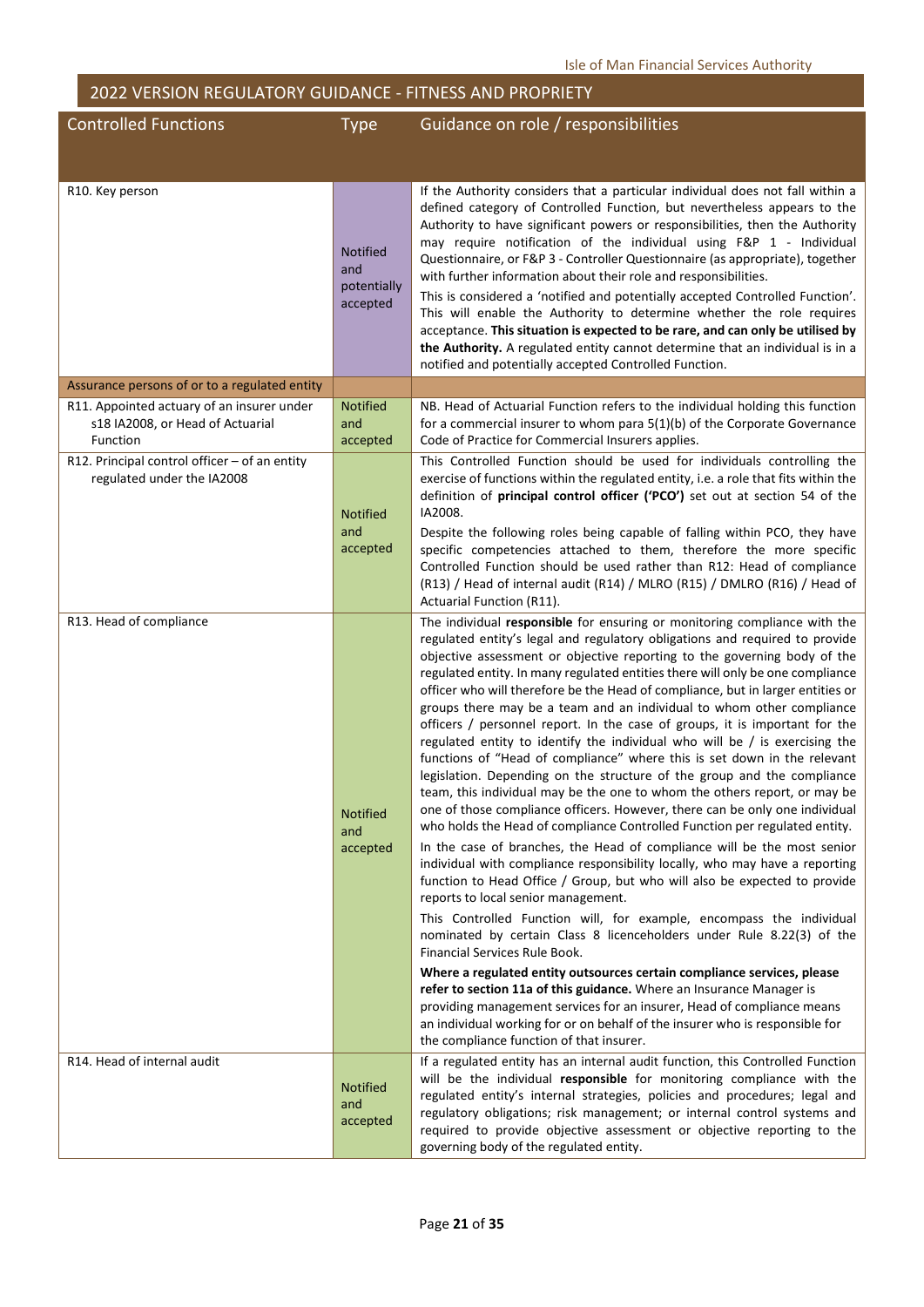Controlled Functions Type Guidance on role / responsibilities

| R <sub>15</sub> . MLRO                                                                                                                                                         | <b>Notified</b>                    |                                                                                                                                                                                                                                                                                                                                                                                                                                                                                                                                                                                                                                               |
|--------------------------------------------------------------------------------------------------------------------------------------------------------------------------------|------------------------------------|-----------------------------------------------------------------------------------------------------------------------------------------------------------------------------------------------------------------------------------------------------------------------------------------------------------------------------------------------------------------------------------------------------------------------------------------------------------------------------------------------------------------------------------------------------------------------------------------------------------------------------------------------|
|                                                                                                                                                                                | and<br>accepted                    |                                                                                                                                                                                                                                                                                                                                                                                                                                                                                                                                                                                                                                               |
| R16. DMLRO                                                                                                                                                                     |                                    | Please note, because the DMLRO is a notified only Controlled Function, if a                                                                                                                                                                                                                                                                                                                                                                                                                                                                                                                                                                   |
|                                                                                                                                                                                | <b>Notified</b><br>only            | DMLRO's role is intended to formally change to become MLRO, this will<br>require an F&P 1, because the MLRO is a notified and accepted Controlled<br>Function. However, where a DMLRO deputises in the MLRO's absence no F&P<br>1 is required.                                                                                                                                                                                                                                                                                                                                                                                                |
| R17. Person responsible for the submission<br>of the regulatory returns to the                                                                                                 | <b>Notified</b>                    | The individual (other than one mentioned at * below) who is responsible for<br>the detail within, and accuracy of, the regulatory returns.                                                                                                                                                                                                                                                                                                                                                                                                                                                                                                    |
| Authority                                                                                                                                                                      | only                               | * An individual will not be in Controlled Function R17 if they are in any notified<br>and accepted Controlled Function for the SAME regulated entity.                                                                                                                                                                                                                                                                                                                                                                                                                                                                                         |
| Other persons of a regulated entity                                                                                                                                            |                                    |                                                                                                                                                                                                                                                                                                                                                                                                                                                                                                                                                                                                                                               |
| R18. Senior manager with                                                                                                                                                       |                                    | An individual (other than one mentioned at + below) who reports directly to                                                                                                                                                                                                                                                                                                                                                                                                                                                                                                                                                                   |
| significant influence                                                                                                                                                          | <b>Notified</b><br>only            | the governing body as a whole, or directly to an individual member of the<br>governing body and is able to exercise significant influence and is responsible<br>for the day to day management of a function which undertakes the regulated<br>business of the regulated entity; in accordance with strategies, policies and<br>procedures set out by the governing body. See Appendix 7 for more guidance.<br><sup>†</sup> An individual will not be in Controlled Function R18 if they are in any of the<br>following Controlled Functions for the SAME regulated entity: R1 to R4A, R4B,<br>R8, R10 to R16, R19 to R21A, R22A or B and R28. |
| R19. Financial controller                                                                                                                                                      | <b>Notified</b><br>and<br>accepted | An individual (other than one mentioned at # below) who is able to exercise<br>significant influence and responsible for the day to day management of the<br>accounting function of the regulated entity in accordance with strategies,<br>policies and procedures set out by the governing body.<br># An individual will not be in Controlled Function R19 if they are in the<br>Controlled Function of R4A (Executive Director) for the SAME regulated<br>entity.                                                                                                                                                                           |
| R20. Head of operations                                                                                                                                                        | <b>Notified</b><br>only            | Where they are an individual (other than one mentioned at $\sim$ below) who<br>reports directly to the governing body or directly to an individual member of<br>the governing body and who is able to exercise significant influence.<br>~ An individual will not be in Controlled Function R20 if they are in the<br>Controlled Function of R4A (Executive Director) for the SAME regulated<br>entity.                                                                                                                                                                                                                                       |
| R21. Senior manager with responsibility for<br>persons providing investment or<br>insurance advice                                                                             | <b>Notified</b><br>and<br>accepted | An individual who is responsible for persons giving investment or insurance<br>advice to clients.                                                                                                                                                                                                                                                                                                                                                                                                                                                                                                                                             |
| R21A. Individual providing investment<br>advice to clients                                                                                                                     | <b>Notified</b><br>and<br>accepted | NB: If an individual already holds Controlled Function R21 for the SAME<br>regulated entity, and takes on R21A subsequently, F&P 1 is not required, but<br>the regulated entity must notify the supervision team responsible for the<br>entity within the Authority of this additional appointment.<br>Also, the individual may need to obtain additional documentation, such as an<br>IoM Statement of Professional Standing, if one is not already held.                                                                                                                                                                                    |
| R21B. Individual providing insurance<br>advice to clients                                                                                                                      | <b>Notified</b><br>only            | NB: This Controlled Function only applies to regulated entities that are<br>registered under the IA2008                                                                                                                                                                                                                                                                                                                                                                                                                                                                                                                                       |
| <b>of</b><br><b>Branches</b><br>non-IOM<br>incorporated<br>regulated entities and non-EU permit<br>holders under the IA2008 / Foreign branches<br>of IoM incorporated entities |                                    |                                                                                                                                                                                                                                                                                                                                                                                                                                                                                                                                                                                                                                               |
| R22A. Head office personnel who have a<br>clear and direct responsibility for the<br>IoM branch or who will be overseeing<br>the work of that branch                           | <b>Notified</b><br>and<br>accepted | The term 'branch' also includes a Class 1(3) Representative Office and a non-<br>EU permit holder under the IA2008. Such individuals should be a member of<br>the senior management of the company of which the branch is part, and will<br>often be in a Controlled Function (or similar) in their home jurisdiction.                                                                                                                                                                                                                                                                                                                        |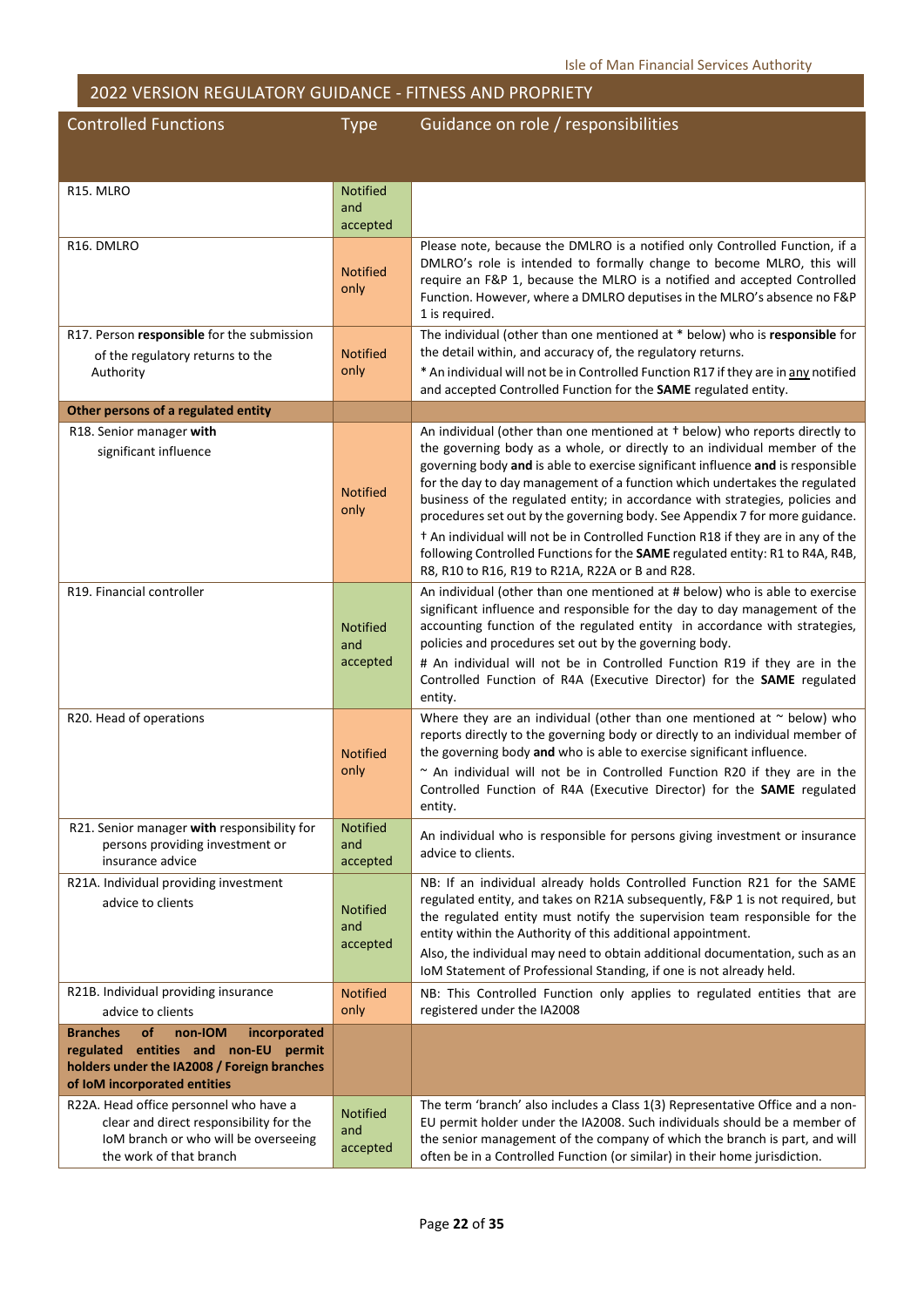| <b>Controlled Functions</b>                                                                                                                                                   | <b>Type</b>                        | Guidance on role / responsibilities                                                                                                                                                                |
|-------------------------------------------------------------------------------------------------------------------------------------------------------------------------------|------------------------------------|----------------------------------------------------------------------------------------------------------------------------------------------------------------------------------------------------|
|                                                                                                                                                                               |                                    |                                                                                                                                                                                                    |
|                                                                                                                                                                               |                                    |                                                                                                                                                                                                    |
| R22B. The most senior executive in an<br>overseas jurisdiction, and responsible<br>for a branch in that jurisdiction, of an<br>IoM incorporated entity                        | <b>Notified</b><br>and<br>accepted | Such individuals should be a member of the senior management of the<br>company of which the branch is part, and will often be in a Controlled<br>Function (or similar) in their host jurisdiction. |
| Others, including officers of client entities                                                                                                                                 |                                    |                                                                                                                                                                                                    |
| R23. Director (or equivalent) or company<br>secretary of a client entity of a CSP                                                                                             | <b>Notified</b><br>only            |                                                                                                                                                                                                    |
| R24. Director (or equivalent) or company<br>secretary of a body corporate acting as<br>a director, nominee shareholder or<br>company secretary of a client entity of<br>a CSP | <b>Notified</b><br>only            |                                                                                                                                                                                                    |
| R25. Trustee of a client trust of a TSP                                                                                                                                       | <b>Notified</b><br>only            |                                                                                                                                                                                                    |
| R26. Director (or equivalent) or company<br>secretary of a corporate trustee of a<br><b>TCSP</b>                                                                              | <b>Notified</b><br>only            |                                                                                                                                                                                                    |
| R27. Council member of a client foundation<br>of a TCSP                                                                                                                       | <b>Notified</b><br>only            |                                                                                                                                                                                                    |
| R28. Isle of Man Resident Officer                                                                                                                                             | <b>Notified</b><br>and<br>accepted | Applies to branches of non-IOM incorporated entities only that are regulated<br>under the FSA08.                                                                                                   |
| R29. Other insurance managers (non-life<br>insurers only)                                                                                                                     | <b>Notified</b><br>and<br>accepted | Any individual within the IA2008 definition of manager that is not included<br>within any other Controlled Function. Applies to non-life insurers only.                                            |
| Insurance group roles (where the Authority<br>is the Group Supervisor)                                                                                                        |                                    |                                                                                                                                                                                                    |
| R30. Group Actuary                                                                                                                                                            | <b>Notified</b><br>and<br>accepted | See Appendix 9.                                                                                                                                                                                    |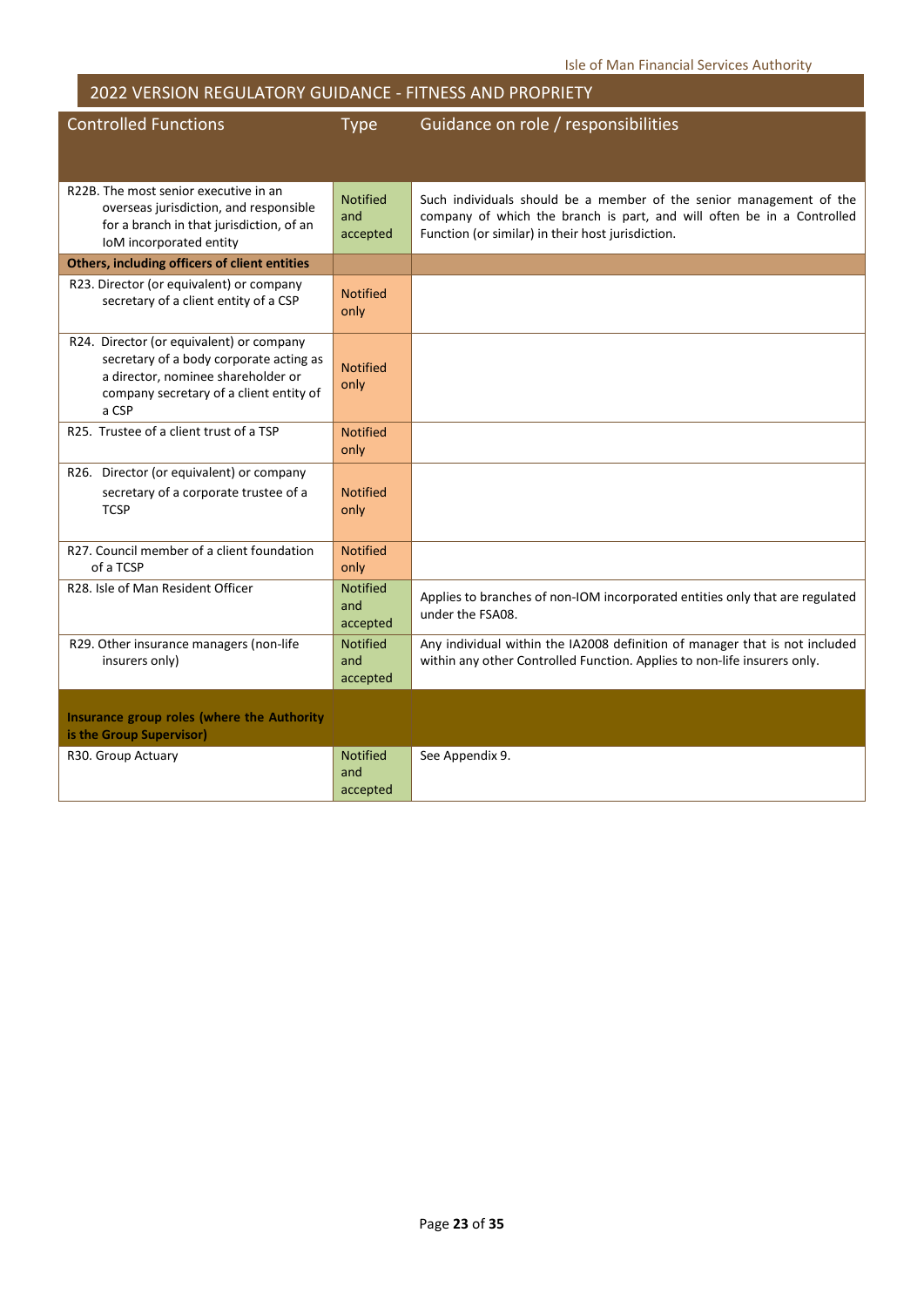#### <span id="page-23-0"></span>**Appendix 3 – Controllers**

Controllers are defined in the regulatory legislation (see s.48 FSA2008, s.54 IA2008, s.54 RBSA2000 and s.26 CISA2008). They include some shareholders and owners of regulated entities. The regulatory legislation requires an applicant for regulatory permissions to satisfy the Authority that its controllers are fit and proper. Controllers may be individuals or bodies corporate, and in some cases legal arrangements such as trusts.

Once an entity becomes regulated, it is required to notify the Authority in advance of changes in its controlling interests. In some cases, especially large, geographically dispersed groups, the regulated entity may not be aware of a proposed change, and as a result the obligation to advise the Authority of the change lies with the controller / potential controller.

#### The regulated entity, its immediate parent and ultimate beneficial owners

Controllers of the regulated entity, and those of its immediate or ultimate parent (if applicable), as well as individuals that are the ultimate beneficial owners of a regulated entity, are controllers falling within the notified and accepted Controlled Function R1.

The proposed controllers are required to provide detailed information about the ownership structure of the regulated entity and key relationships within the proposed structure, utilising a Controller Questionnaire. This will also facilitate the Authority's determination of which persons are 'intermediate' controllers (R3).

#### Intermediate controllers of regulated entities (R3)

• Intermediate controllers are considered by the Authority to be notified and potentially accepted.

The proposed controller must provide advance notice of change together with detailed information utilising F&P 4 - Intermediate Controller Notification Form.

This information will be used by the Authority to determine whether it needs to understand a particular intermediate controller in greater detail, and if it does so it will determine that the intermediate controller requires acceptance. Should that be the case, the intermediate controller will be required to provide the Authority with sufficient information to satisfy the Authority of its fitness and propriety.

#### The fit and proper standards applying to controllers

Individuals that are controllers will need to meet the same fit and proper standards as individuals in other Controlled Functions, although competence may not need to be considered if the controller undertakes no other Controlled Function.

Other persons, such as corporate entities, that are controllers also have to be fit and proper. Therefore the concepts of integrity, financial standing and competence apply.

The integrity of a controller that is a corporate entity will be affected by matters such as litigation, whether it is held in good standing with its listing authority (if any) and / or regulator, public censure, etc.

The financial standing of such a person will be affected by matters such as financial iudgements, liquidation, insolvency, etc.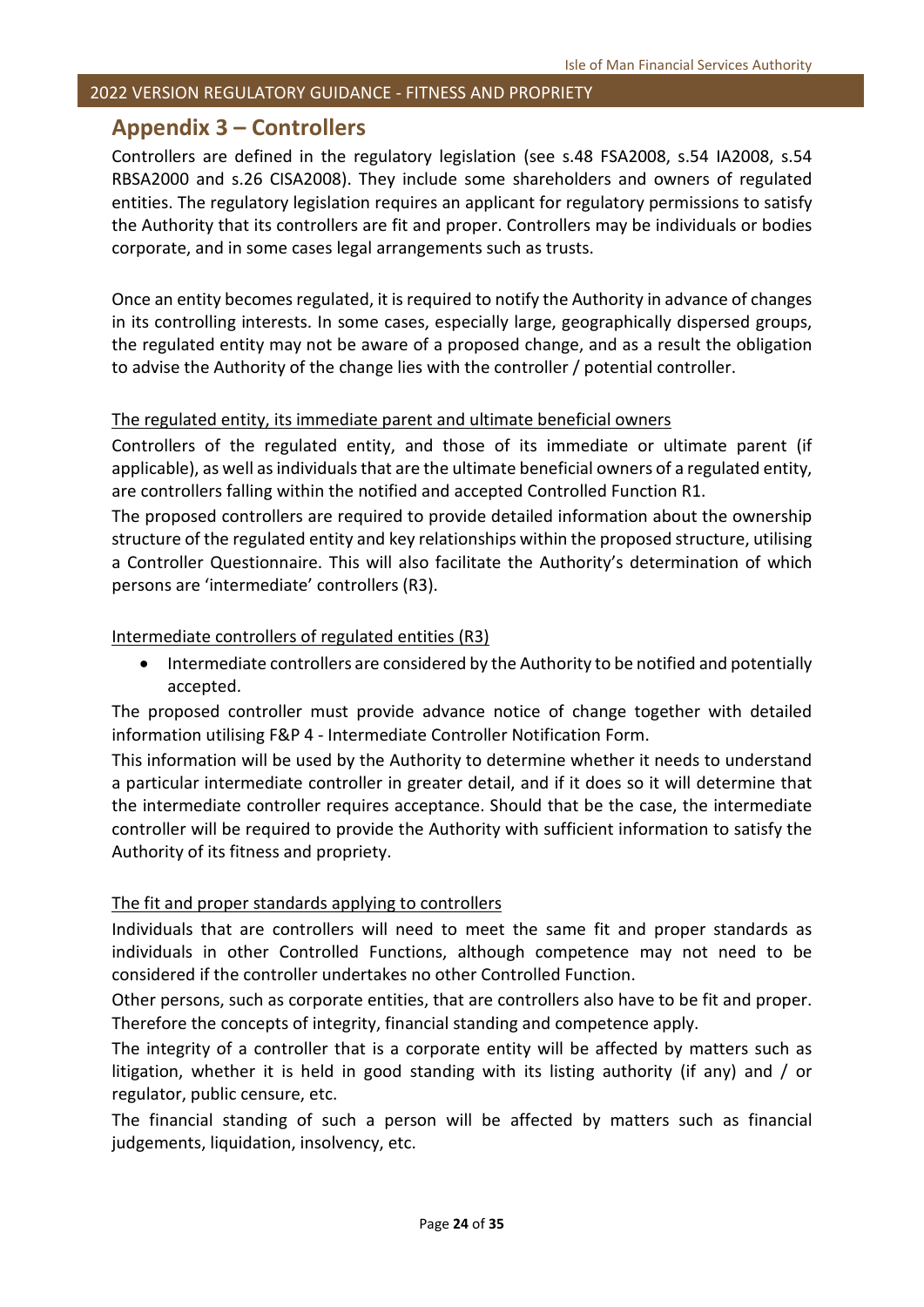The competence of such a person will be affected by its legal capacity (and the holding of all necessary regulatory permissions) to be a controller of the regulated entity.

#### Captive insurers

Forms F&P 3 and F&P 4 apply to, and are required for, changes in the control of captive insurers, as they are for any other regulated entity.

However, as a proportionate response to the very limited circumstance set out below, and in acknowledgement of the fact that a captive insurer is typically a small part of a wide group of, often, a non-financial services nature, Part C of Form F&P 3 need not be completed in the following circumstance (where **all** the bullet points apply):

- If the only change is to an individual who will be the CEO or Managing Director of the ultimate parent company of the captive insurer;
- If the captive insurer is part of a non-financial services group;
- If the ultimate parent company has not changed, and therefore remains the same legal entity; and
- If the ultimate parent company is listed on a major stock exchange.

Please bear in mind, however, that the Authority must still receive written notice of the change under section 29 of the Insurance Act 2008; which means completion of Part C of Form F&P 3 may be the chosen way of giving that notice in any event. Also the Authority reserves the right to require the form's full completion if it determines that is appropriate in all the circumstances.

#### Isle of Man branches of overseas regulated entities

Forms F&P 3 and F&P 4 apply to, and are required for, changes in the control of Isle of Man branches of overseas regulated entities, as they are for any other regulated entity.

However, as a proportionate response to the very limited circumstance set out below, and in acknowledgement of the fact that an Isle of Man branch may be part of a much wider entity and group that is subject to consolidated supervision by a home regulatory authority, Part C of Form F&P 3 need not be completed in the following circumstance (where **all** the bullet points apply):

- If the only change to "control" is in relation to an individual who will be the CEO or Managing Director of a body corporate of which the regulated entity (the legal entity which the Isle of Man branch is a part of) is a subsidiary;
- If the group of which the regulated entity is part is subject to consolidated supervision by its home regulatory authority;
- If the individual referenced above is subject to fit and proper checks by a relevant overseas regulatory authority; and
- If the ultimate parent company / group is listed on a major stock exchange.

Please bear in mind, however, that the Authority must still receive written notice of the change; which means completion of Part C of Form F&P 3 may be the chosen way of giving that notice in any event. Also the Authority reserves the right to require the form's full completion if it determines that is appropriate in all the circumstances.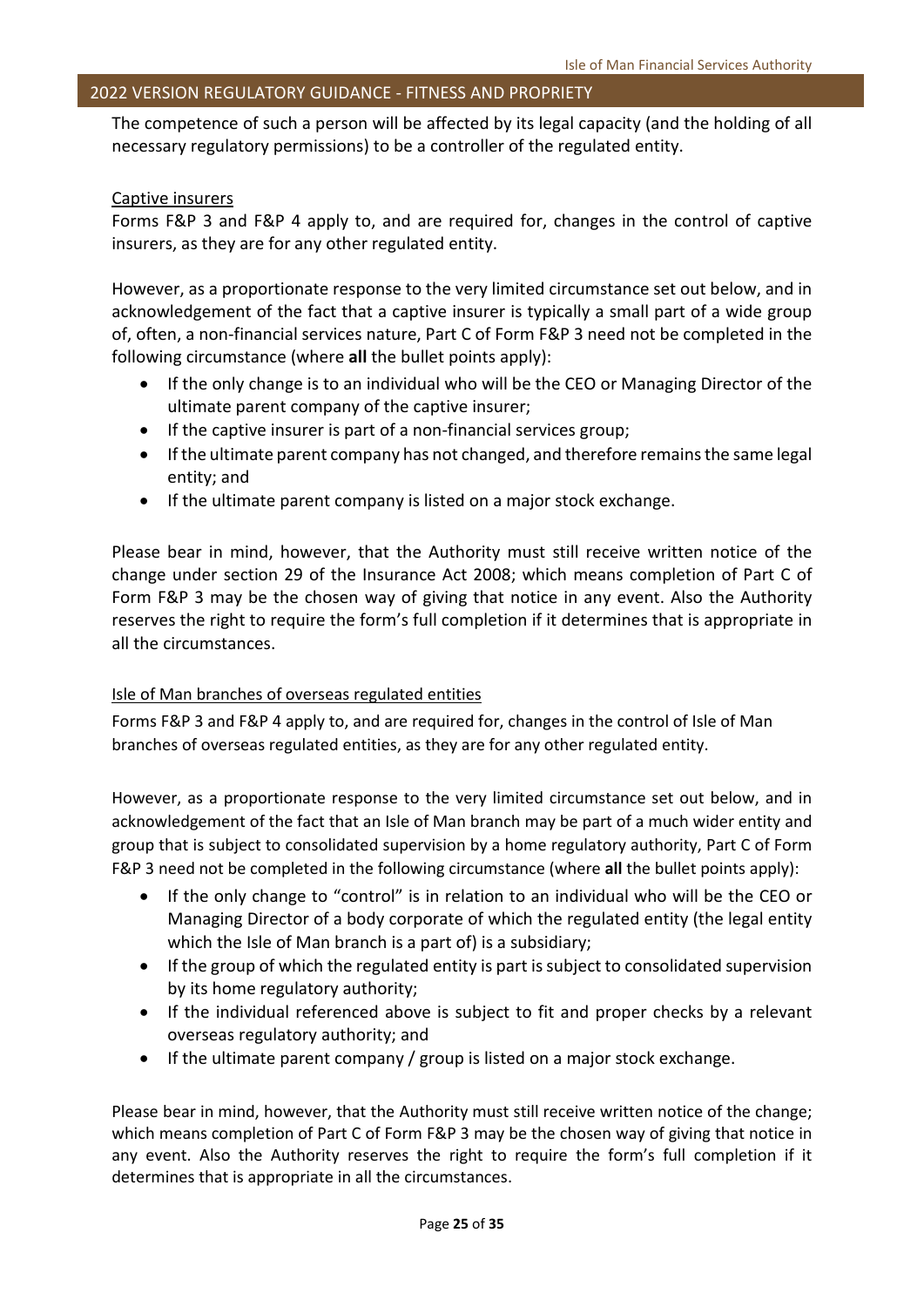### <span id="page-25-0"></span>**Appendix 4 – Optional occasional fitness and propriety declaration by an individual in a Controlled Function (other than R1 or R3) to its regulated entity**

The fitness and propriety standards and a declaration that they are met is included within the relevant forms (see Appendix 6) and is therefore required as part of an individual's initial fitness and propriety assessment.

Additionally, a regulated entity may wish to consider whether individuals in Controlled Functions (other than those in Controlled Functions R1 and R3) should provide fitness and propriety declarations to it on an occasional basis. If a regulated entity so determines, an example declaration is set out below. If used, it should be retained by the regulated entity, the Authority does not require a copy of it.

I …………[NAME]… .. …… holding the Controlled Function(s) of XXXXX with [regulated entity YYYYYYYY] hereby declare that I have:

- maintained, and will continue to maintain, my fitness and propriety, in terms of my integrity, financial standing and competence at all times;
- in my communications with the Isle of Man Financial Services Authority, been open and truthful, full and accurate in all respects and not misleading, and will continue to be so;
- ensured I have, and will maintain, the minimum competence requirements (where applicable) and appropriate qualifications, experience, competence and capacity to properly discharge the duties and functions of my Controlled Function(s);
- conducted, and will conduct my affairs in a sound and prudent manner;
- ensured that in the performance of my Controlled Function I have complied, and will continue to comply with, the relevant regulatory standards and requirements; and
- that I will notify [the regulated entity] without delay if I for any reason no longer comply with the fitness and propriety standards.

Signed: Dated: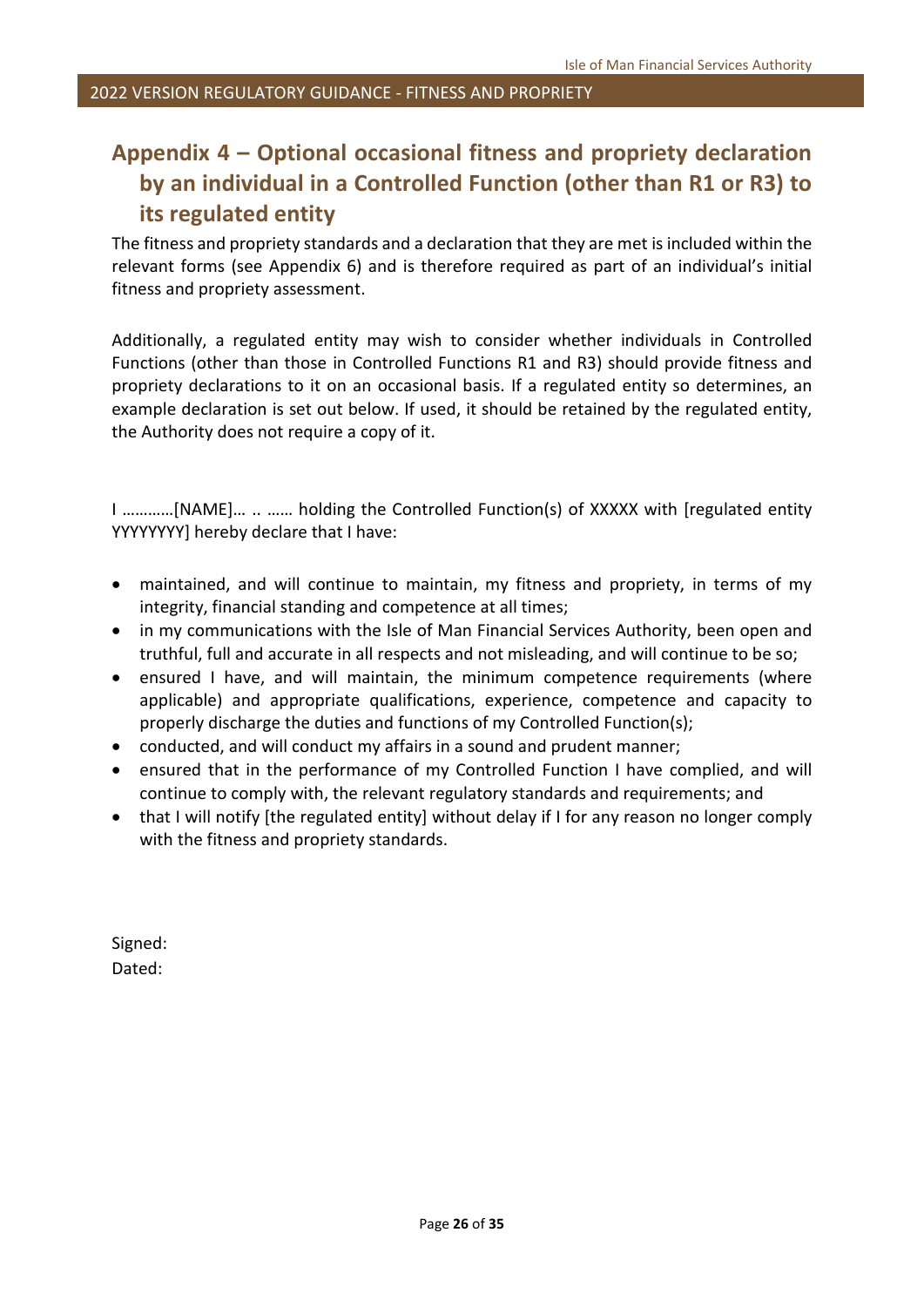### <span id="page-26-0"></span>**Appendix 5 – Due diligence**

This table sets out the due diligence checks that should be undertaken on individuals proposed for Controlled Functions:

| Due diligence | By the Authority<br>(Notified and<br>accepted<br>Controlled<br>Functions only) | By the Regulated<br>Entity<br>(All Controlled<br>Functions)                                                | Details of check                                                                                                                                                                                                   |
|---------------|--------------------------------------------------------------------------------|------------------------------------------------------------------------------------------------------------|--------------------------------------------------------------------------------------------------------------------------------------------------------------------------------------------------------------------|
| Competence    |                                                                                | ✓                                                                                                          | Documentary evidence to show the<br>individual fulfils the Training &<br>Competence Framework applicable (if<br>any) for the Controlled Function(s)<br>undertaken                                                  |
|               |                                                                                | ✓                                                                                                          | Declaration within the relevant form that<br>the individual fulfils the Training and<br>Competence Framework requirements for<br>the Controlled Function(s) undertaken (if<br>any)                                 |
|               |                                                                                | ✓                                                                                                          | Professional body check (where<br>applicable) (e.g. covering issues such as: is<br>memberships held / is it current / has<br>disciplinary action been taken)                                                       |
|               |                                                                                | ✓                                                                                                          | Previous & current employers' references<br>(minimum last 10 years where possible)                                                                                                                                 |
|               |                                                                                | ✓                                                                                                          | Capacity check (e.g. covering issues such<br>as does the individual have enough time<br>to devote to the role when considering<br>other roles with the regulated entity, as<br>well as other roles held elsewhere) |
|               |                                                                                | ✓                                                                                                          | Declaration within the relevant form that<br>the individual is able to perform the<br>functions required without being exposed<br>to unmanaged material conflict                                                   |
|               | ✓                                                                              | ✓                                                                                                          | Consideration of the reasonableness of<br>the statement from the regulated entity<br>of why the individual is competent and<br>capable of fulfilling the Controlled<br>Function(s)                                 |
| Integrity     |                                                                                | (notified<br>and<br>accepted CF only $-$<br>although<br>good<br>practice in notified<br>only cases too)    | Criminal record check (individual)                                                                                                                                                                                 |
|               |                                                                                | (notified<br>✓<br>and<br>accepted CF only -<br>although<br>good<br>practice in notified<br>only cases too) | Review of criminal record check data                                                                                                                                                                               |
|               |                                                                                | ✓                                                                                                          | Individual self-certification of all<br>convictions                                                                                                                                                                |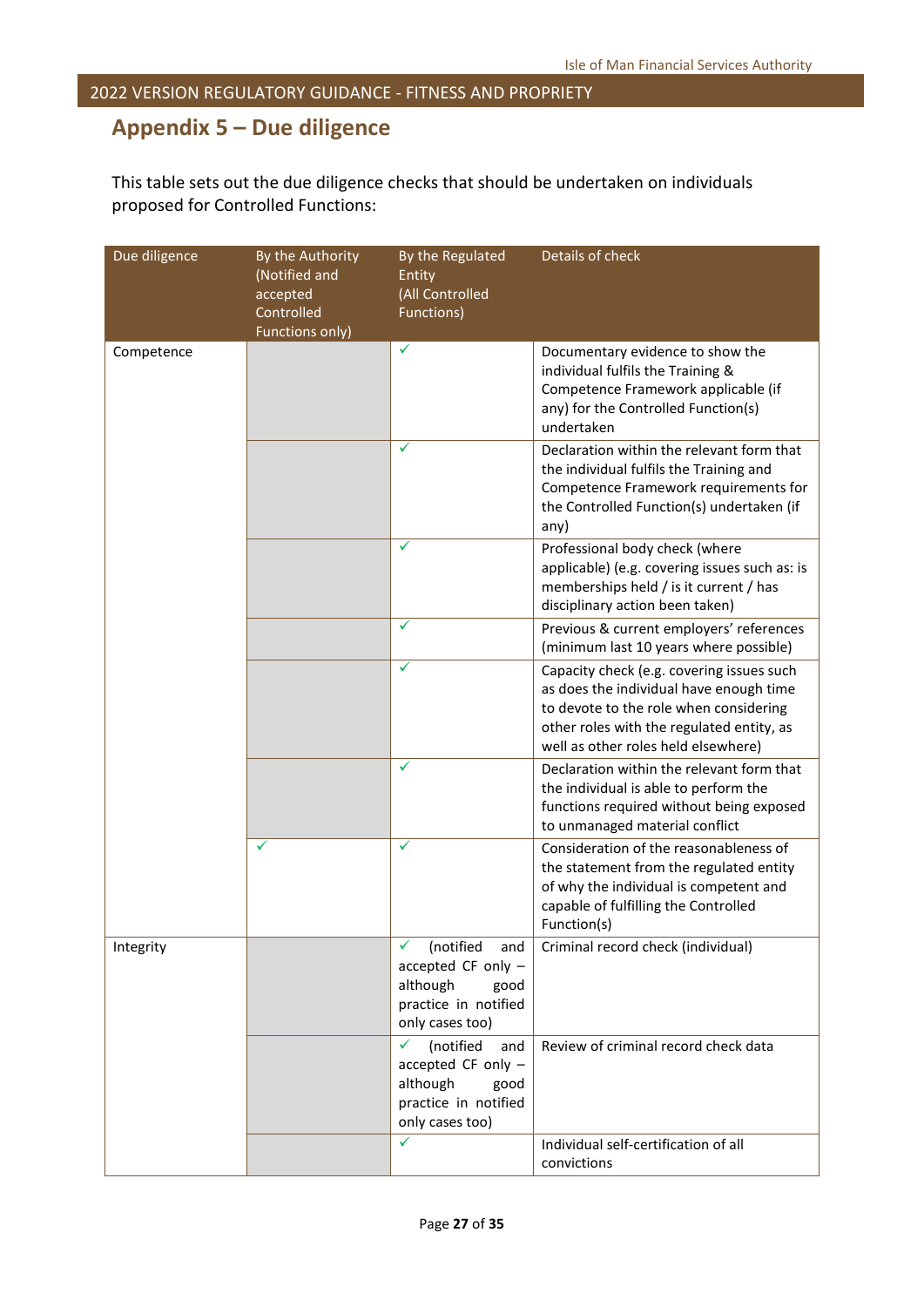| Due diligence             | By the Authority<br>(Notified and<br>accepted<br>Controlled<br><b>Functions only)</b> | By the Regulated<br>Entity<br>(All Controlled<br>Functions) | Details of check                                                                                                                                                                                                                                    |
|---------------------------|---------------------------------------------------------------------------------------|-------------------------------------------------------------|-----------------------------------------------------------------------------------------------------------------------------------------------------------------------------------------------------------------------------------------------------|
|                           |                                                                                       | (notified<br>✓<br>and<br>accepted CF only)                  | Comparison of individual self-certification<br>of all unspent convictions to data from<br>check                                                                                                                                                     |
|                           | ✓                                                                                     |                                                             | Review of spent convictions notified to<br>the Authority                                                                                                                                                                                            |
|                           |                                                                                       | ✓                                                           | Search for regulatory actions against<br>individual inc. director disqualifications                                                                                                                                                                 |
|                           | ✓                                                                                     |                                                             | Inter-regulator checks                                                                                                                                                                                                                              |
|                           | ✓                                                                                     | ✓                                                           | Review of individual's self-certification of<br>all regulatory actions including pending<br>actions and director or officer<br>disqualifications                                                                                                    |
|                           | ✓                                                                                     | ✓                                                           | Consideration of the reasonableness of<br>the statement from the regulated entity<br>of its assessment of the integrity of the<br>individual                                                                                                        |
| <b>Financial standing</b> |                                                                                       | ✓                                                           | Court judgements search                                                                                                                                                                                                                             |
|                           |                                                                                       | ✓                                                           | Insolvency lists                                                                                                                                                                                                                                    |
|                           |                                                                                       | ✓                                                           | Credit check                                                                                                                                                                                                                                        |
|                           | ✓                                                                                     | ✓                                                           | Consideration of individual self-<br>certification of judgements etc.                                                                                                                                                                               |
|                           | ✓                                                                                     |                                                             | Consideration of the statement from the<br>regulated entity of its assessment of the<br>financial standing of the individual                                                                                                                        |
| General                   |                                                                                       | ✓                                                           | Identity and other due diligence checks                                                                                                                                                                                                             |
|                           | $\checkmark$                                                                          | ✓                                                           | Consideration of the acceptability of the<br>Controlled Function held by the signatory<br>to the declarations required on behalf of<br>the regulated entity (i.e. sufficiently senior<br>/ authorised to sign on behalf of the<br>regulated entity) |
|                           | ✓                                                                                     | ✓                                                           | Website checks                                                                                                                                                                                                                                      |
|                           | ✓                                                                                     | ✓                                                           | Consideration of reasonableness of the<br>declaration of individual that they meet<br>the fitness and propriety standards                                                                                                                           |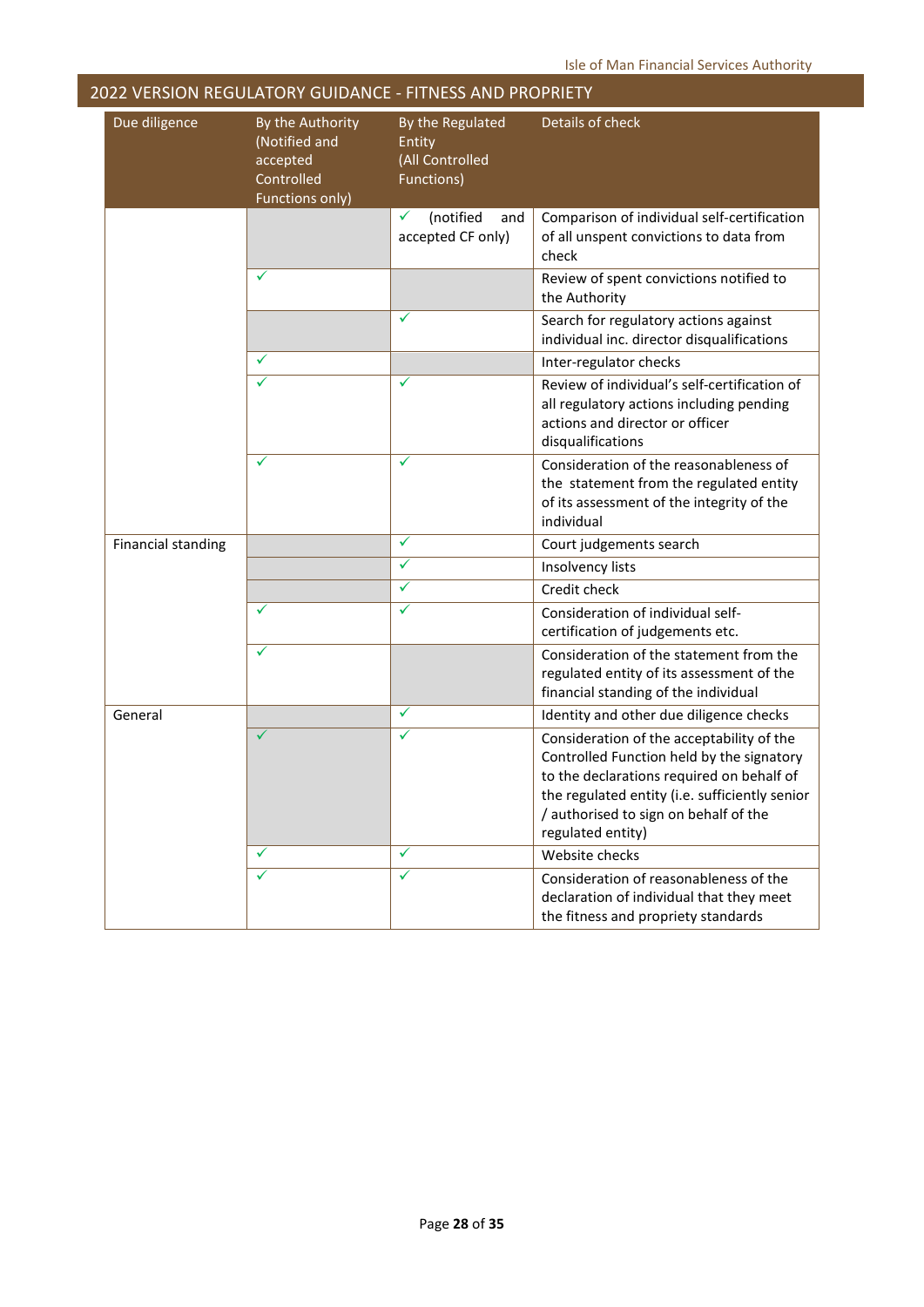### <span id="page-28-0"></span>**Appendix 6 – Relevant forms**

| <b>Form Name</b>                                           | Form<br><b>Number</b> | Usage                                                                                                                                                                                                                                                                                                                                                                     |
|------------------------------------------------------------|-----------------------|---------------------------------------------------------------------------------------------------------------------------------------------------------------------------------------------------------------------------------------------------------------------------------------------------------------------------------------------------------------------------|
| <b>Individual Questionnaire</b>                            | <b>F&amp;P 1</b>      | To be completed when an individual is being<br>proposed for a notified and accepted<br><b>Controlled Function</b>                                                                                                                                                                                                                                                         |
| <b>Notification Only Form</b>                              | <b>F&amp;P 2</b>      | To be completed when an individual has been<br>appointed to a notified only Controlled<br>Function                                                                                                                                                                                                                                                                        |
| <b>Controller Questionnaire</b>                            | <b>F&amp;P3</b>       | To be completed in respect of Controlled<br>Function R1. This form is designed for use by<br>both corporate controllers (Part B), and<br>individuals that are controllers (Part C).<br>For new individual controllers of the ultimate<br>parent company of a captive insurance entity,<br>or Isle of Man branches of overseas regulated<br>entities only, see Appendix 3. |
| Intermediate<br>Controller<br><b>Notification Form</b>     | <b>F&amp;P4</b>       | To be completed in respect of Controlled<br>Function R3 (where a proposed acquisition of<br>control will only result in a change of<br>intermediate parent within the regulated<br>entity's group structure, and will not result in<br>a change to the controllers of the regulated<br>entity, its immediate parent or ultimate<br>beneficial owners)                     |
| Individual<br>Controlled<br><b>Function Cessation Form</b> | <b>F&amp;P 5</b>      | To be completed in respect of any individual<br>where a Controlled Function they hold ceases                                                                                                                                                                                                                                                                              |

### **Please note: all forms submitted must be signed originals, not copies.**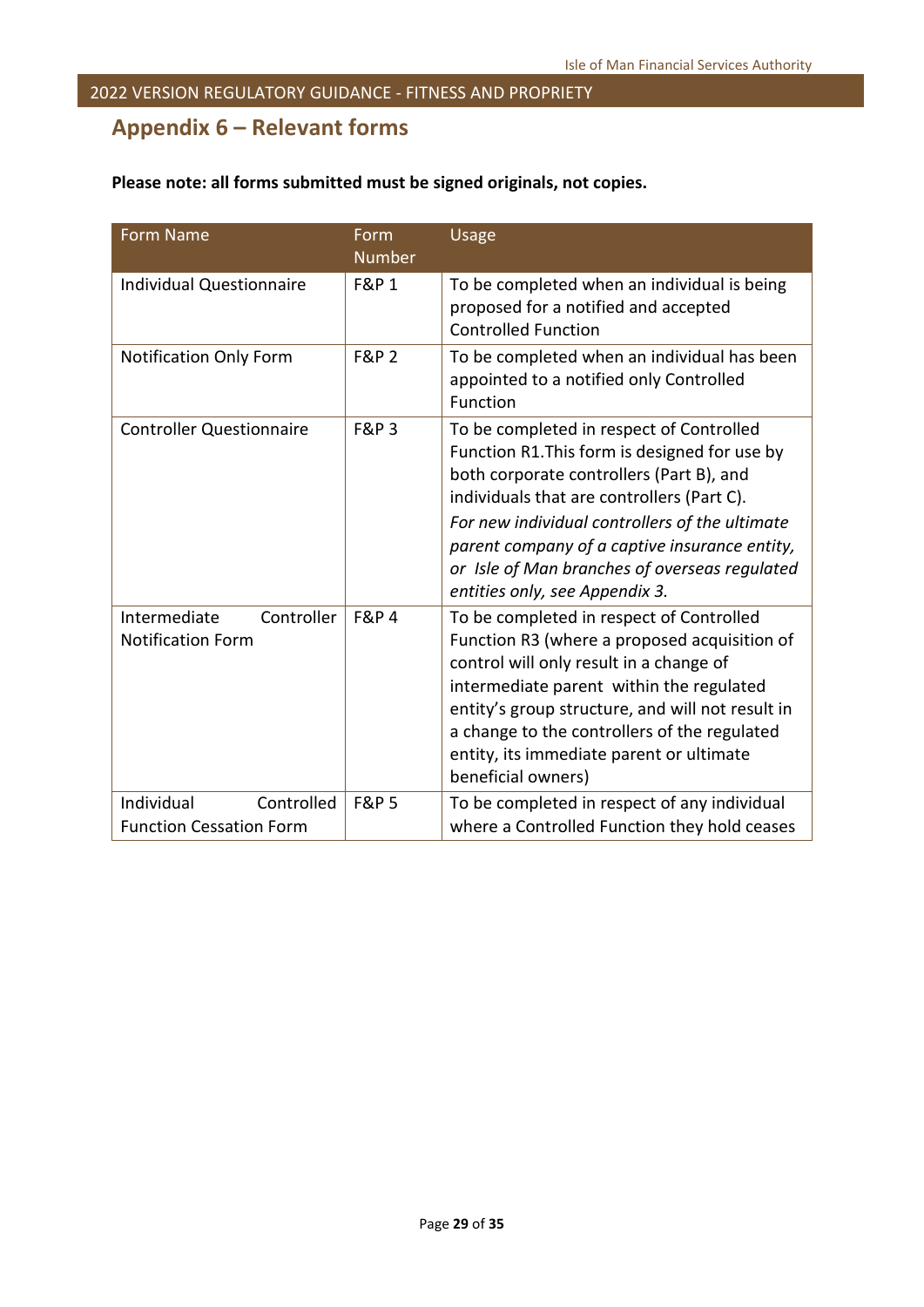### <span id="page-29-0"></span>**Appendix 7 – R18 Senior Manager with Significant Influence - Decision Tree**

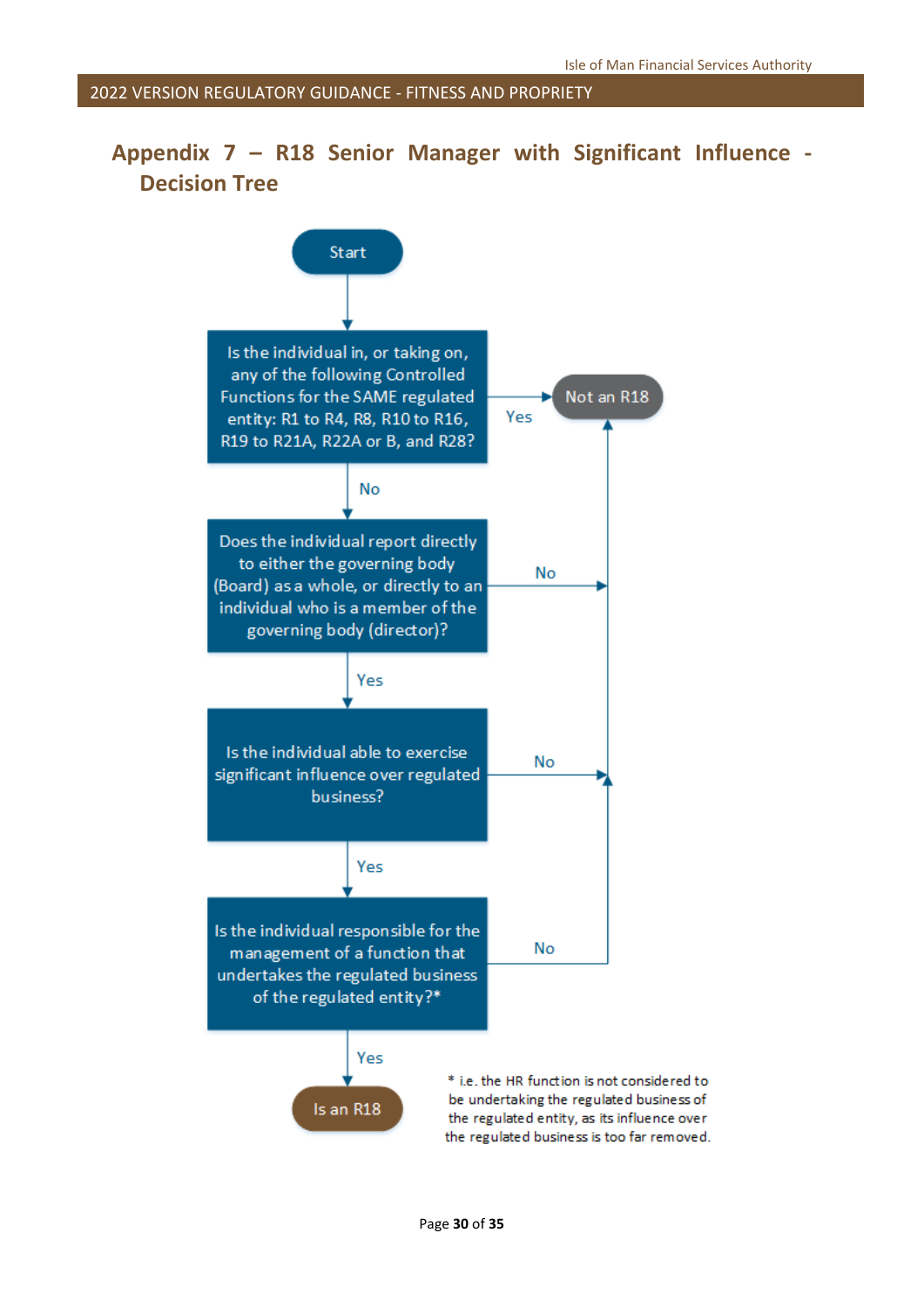### <span id="page-30-0"></span>**Appendix 8 - Section 29 of the IA2008**

### **1. How does a corporate person have its fitness and propriety assessed?**

#### **a) Corporate Company Secretary**

An individual's company secretary role is a notified only Controlled Function (R9) which means that advance notice to the Authority of the appointment is not required. The regulated entity must nevertheless have fully conducted and completed its own due diligence and be satisfied that the individual is fit and proper before they are able to take up the role.

The role of company secretary may be filled by a corporate entity under the IA2008. Form F&P 2 is for individuals and does not easily accommodate corporate entities; therefore that form should not be used for corporate appointments. The regulated entity must instead notify the Authority in writing<sup>7</sup>, within 10 business days following the date of appointment, of –

- the corporate person's appointment, and which Controlled Function(s) it is in relation to;
- the name and address of the corporate person; and,
- the date of appointment.

#### **b) Auditor and Insurance Manager**

These two connected person roles require notification to the Authority under the IA2008 and are likely to be non-individuals<sup>[8](#page-30-2)</sup> but they are not Controlled Functions.

Before a regulated entity may appoint an auditor or an insurance manager, the regulated entity must have fully conducted and completed its own due diligence.

The regulated entity must then notify the Authority in writing, at least 28 days in advance of the intended appointment<sup>9</sup>, of  $-$ 

- the auditor or insurance manager's name and address, and
- the date of appointment.

After receiving a notification, the Authority may ask for additional information to satisfy itself as to the fitness and propriety of the proposed appointee.

If the proposed auditor or insurance manager takes up the role without the Authority's prior acceptance of the regulated entity's intention to appoint that person, it is important to note

<span id="page-30-1"></span> $<sup>7</sup>$  It is expected that notification will take the form of an email or letter</sup>

<span id="page-30-2"></span><sup>&</sup>lt;sup>8</sup> The Authority would always expect an auditor of an authorised insurer to be a non-individual. If an individual is appointed as a regulated entity's auditor, an F&P 1 should be provided to the Authority.<br><sup>9</sup> As required by section 29(1) of the IA2008

<span id="page-30-3"></span>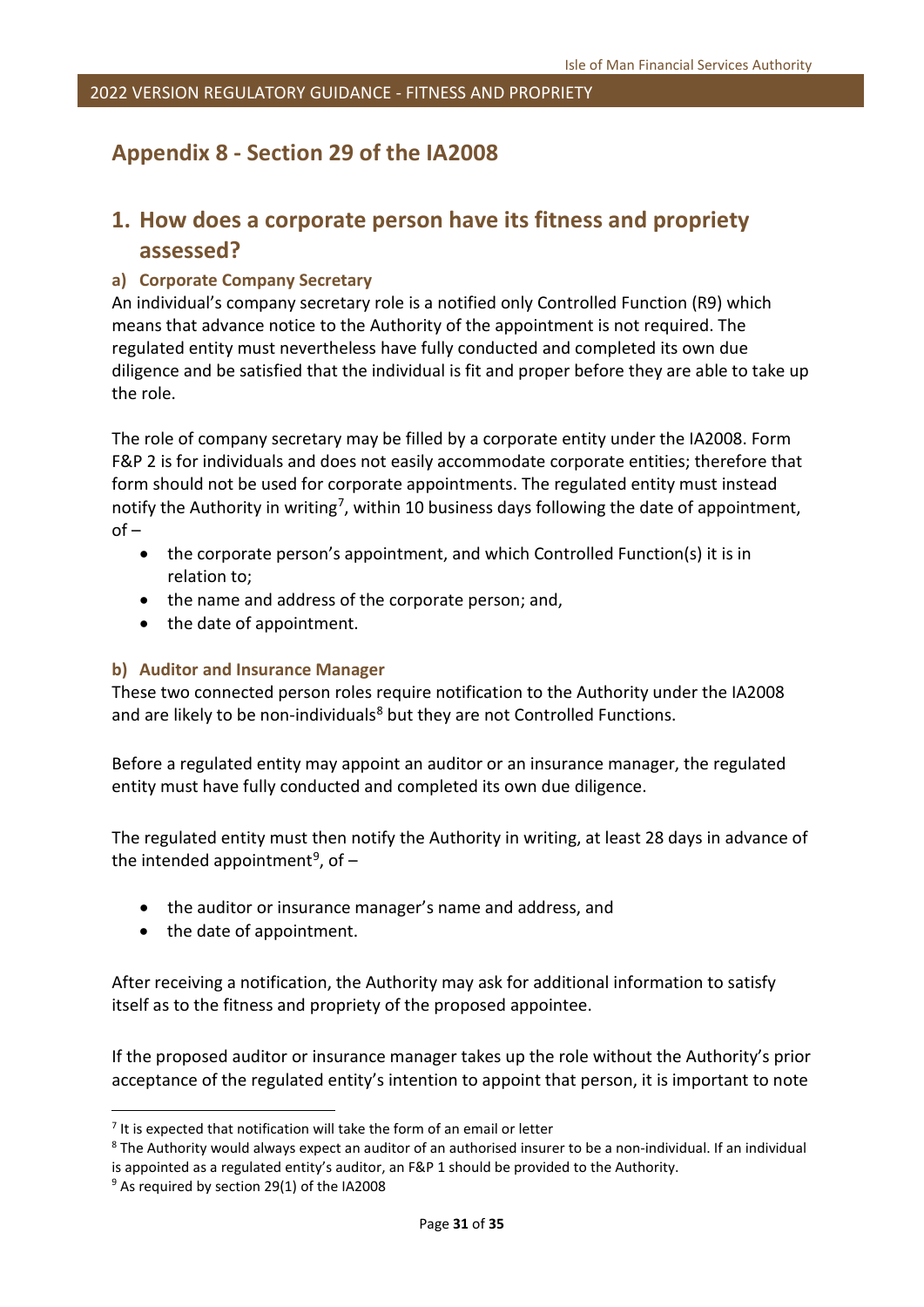that this will not prevent the Authority objecting to the appointment should that be necessary. Consequently, a regulated entity may wish to consider not appointing the auditor or insurance manager unless the regulated entity receives the written acceptance of the Authority to the appointment.

The assessment of fitness and propriety is case specific – it relates to the person proposed by the regulated entity, but consideration will also take into account the particular role and the regulated entity in question. Any acceptance is specific to the person, the particular role and in the context of the regulated entity itself. This is because an entity may be considered to have sufficient competence in the case of regulated entity ABC Ltd (bearing in mind the nature of its business, its compliance history, client type) but to have insufficient competence for the same role with regulated entity XYZ Ltd.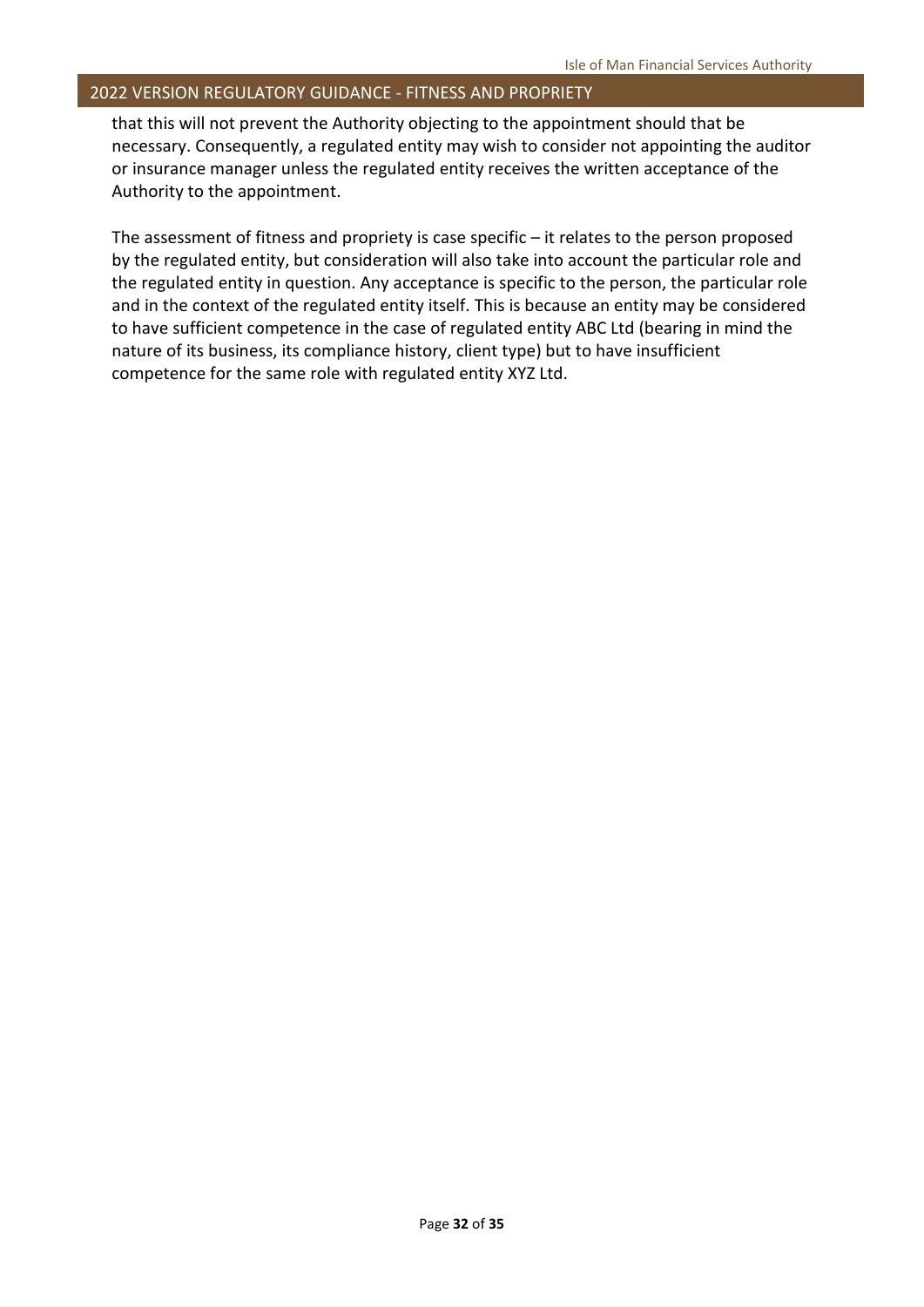#### <span id="page-32-0"></span>**Appendix 9 – Insurance – Group Supervision**

The IA2008 includes the power to enable the Authority to act as Group Supervisor of insurance groups and to make Regulations which apply to insurance groups of which the Authority has determined it is the Group Supervisor.

Where the Authority determines that it is appropriate for it to be the Group Supervisor, the authorised insurer (or the largest authorised insurer should there be more than one) is determined to be the "designated insurer". The designated insurer is the Authority's point of contact and is responsible for facilitating and maintaining compliance by the insurance group with the requirements of the IA2008 and provisions made under it. Enforcement of the requirements in respect of the insurance group is via the designated insurer.

The above requirements currently apply only to long term business and the Authority has determined that it is the Group Supervisor for some long term business insurance groups. The Insurance (Group Supervision) Regulations 2019 apply requirements at the group level in the areas of solvency, governance, reporting and fitness and propriety with effect from 1 July 2019.

In addition to the fitness and propriety requirements at the level of the authorised insurer, the Authority expects that those responsible for the direction and management of the insurance group should also be fit and proper.

The Controlled Function of R30 - Group Actuary is a notified and accepted role, for which Form F&P 1 is required. It is subject to similar requirements as those to which the Appointed Actuary of an authorised insurer is subject under section 18 of the IA2008.

The Authority also requires notification of the auditor of the head of the group and expects it to be suitable for that role in terms of its expertise and capacity, but this role if not a Controlled Function and should be notified purely in writing to the Authority.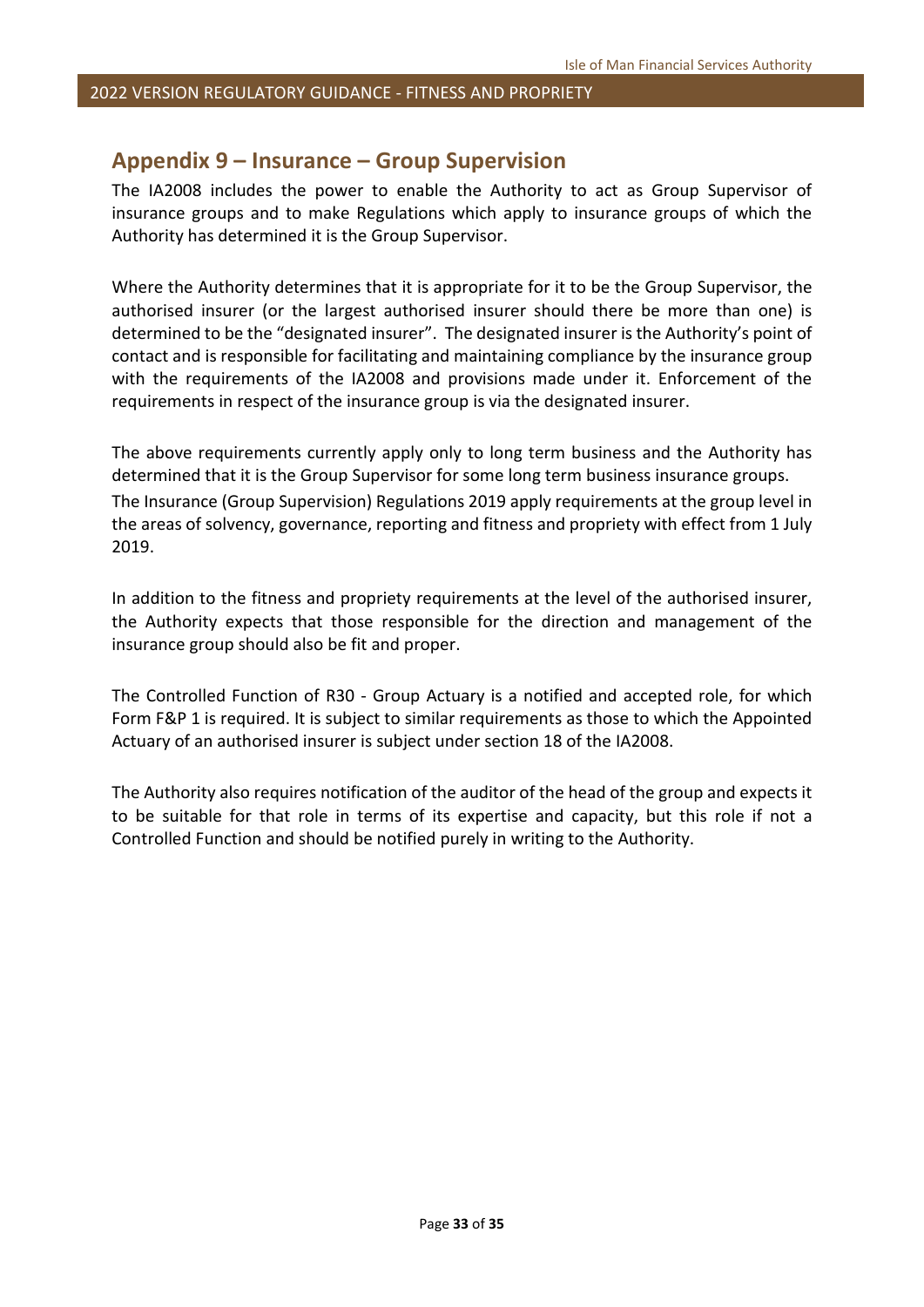### <span id="page-33-0"></span>**Appendix 10 – Independence**

The term 'independence' is most often used in connection with independent non-executive directors of regulated entities, which is the context in which the guidance below is set. However, the indicators of independence may also be relevant to other positions.

Where there is a requirement for an individual's independence, in establishing the sufficiency of the independence it is necessary for the regulated entity to exercise judgement and proportionality – both in the initial proposal of the individual for the role, and during the holding of the role (as some indicators may change with the passage of time). When proposing an individual in an independent role, a regulated entity should be able to demonstrate its consideration of this guidance.

Because the sufficiency of an individual's independence will depend on a variety of factors, it should be assessed on a case-by-case basis. Set out below are factors considered relevant to the regulated entity's determination.

The primary desired outcome is to ensure that the individual is free from any relationships or circumstances which could:

- materially interfere with the exercise of his/her independent judgement in relation to the affairs of the regulated entity;
- distort the way in which the individual conducts his/her role as director of the regulated entity, or
- result in an advantage to the individual, or a disadvantage to another person.

In seeking to achieve independence, the following non-exhaustive list of indicators will assist regulated entities and the Authority in evaluating any degree of independence.

#### *Indicators of independence*

- Not having a current material business relationship with the regulated entity or the group of which it is part.
- Not having had a material business relationship with the regulated entity, or the group of which it is part, within the previous 3 years.
- Not having been an employee of the regulated entity, or its group of companies, within the previous 5 years.
- Not having been a provider of professional services to the regulated entity, or its group of companies, within the previous 3 years.
- Not holding cross-directorships or having significant links with other directors of the regulated entity through involvement in other companies or bodies.
- Not receiving any additional remuneration or benefits in relation to the appointment from the regulated entity or its group of companies, apart from a director's fee.
- Not having close family ties with any of the regulated entity's advisors, directors or senior employees.